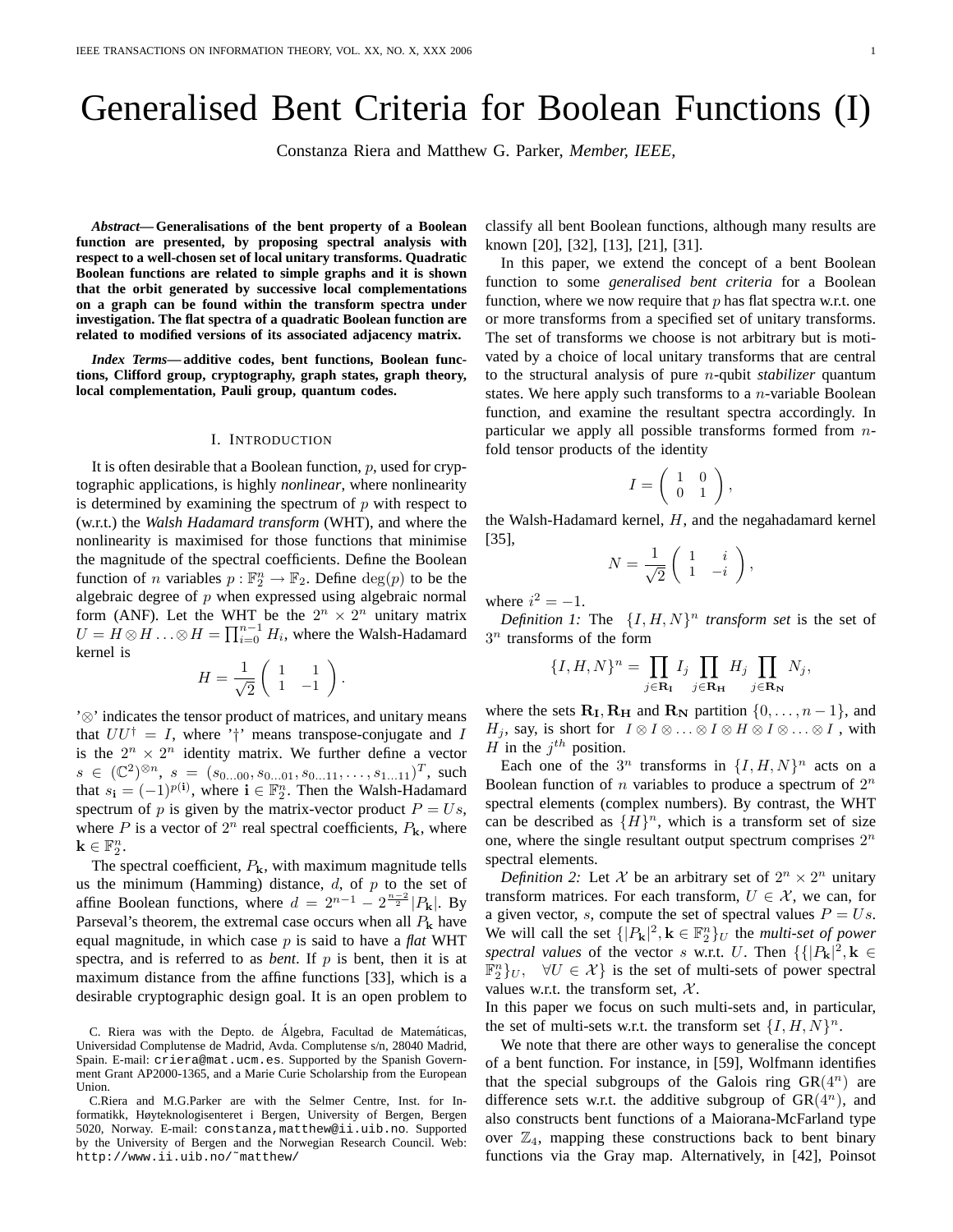and Harari generalise, to any Abelian group of involutions, the translations associated with the autocorrelation dual of the Fourier transform and, in this way, generalise the notion of a bent Boolean function.

### *A. The Quantum Context*

In this paper,  $s = (-1)^p$  will be taken to represent both a complex vector  $\in$   $(\mathbb{C}^2)^n$ , and a *pure* <sup>1</sup> quantum state of *n* qubits  $\in$   $(\mathbb{C}^2)^n$ . More precisely, let  $2^{-n/2} s \in (\mathbb{C}^2)^{\otimes n}$ represent the pure quantum state of  $n$  qubits such that a joint measurement of  $2^{\frac{-n}{2}}s$  in the computational basis (i.e. the basis over which the state is defined) evaluates to i with probability  $2^{-n}|(-1)^{p(i)}|^2 = 2^{-n}$ . For brevity, for the rest of this paper, we often refer to the quantum state as  $s$ , although strict normalisation would require that we refer to that state as  $2^{\frac{-n}{2}}s$ .

*Definition 3:* A *product state*, s, of n qubits can be represented by a vector  $s \in (\mathbb{C}^2)^{\otimes n}$ , where  $s = \bigotimes_{j=0}^{n-1} (a_j, b_j)$ ,  $a_j, b_j \in \mathbb{C}$ , i.e. s is wholly tensor factorisable.

*Definition 4:* The *Pauli group* is generated by the *Pauli matrices*, which are  $\sigma_x = \begin{pmatrix} 0 & 1 \\ 1 & 0 \end{pmatrix}$ ,  $\sigma_z = \begin{pmatrix} 1 & 0 \\ 0 & -1 \end{pmatrix}$ , and  $\sigma_y = i\sigma_x \sigma_z$ , and is of size 16. The identity matrix,  $I =$  $\begin{pmatrix} 1 & 0 \\ 0 & 1 \end{pmatrix}$ , is also classed as a Pauli matrix.

The Pauli matrices form a basis for the set of  $2 \times 2$  unitary matrices, and therefore a basis for the set of local errors that could act on a qubit.

*Definition 5:* The *local Clifford group*,  $C_1$ , with respect to the Pauli group, is defined to be the set of matrices that *normalise*  $^2$ , to within a multiplicative factor of  $\pm 1$ , the Pauli group. H and N are generators for  $C_1$ , [11], [30], [55], where  $|C_1| = 192.$ 

The focus on  $I$ ,  $H$ , and  $N$ , in this paper is motivated by their role as normalisers for the Pauli matrices.

The *n*-qubit local Clifford group,  $C_n$ , can, similarly, be represented by the set of  $2^n \times 2^n$  matrices that decompose into a tensor product of  $2 \times 2$  unitary matrices from the local Clifford group,  $C_1$ , where  $|C_n| = 192^n$ . These matrices normalise tensor products of the Pauli matrices, and can be generated by the  $2^n$  generators,  $\{H, N\}^n$ . Fortunately we are primarily interested in the multi-set of power spectral values w.r.t. each of the  $192^n$  transforms. As is shown in section III, this allows us to focus on a subgroup,  $T_1$ , of  $C_1$ , where  $\mathbf{T}_1 = \{I, \lambda, \lambda^2\},\$ 

$$
\lambda = \frac{\omega^5}{\sqrt{2}} \left( \begin{array}{cc} 1 & i \\ 1 & -i \end{array} \right),
$$

 $\lambda^2 = \frac{\omega^3}{\sqrt{2}} \left( \begin{array}{cc} 1 & 1 \\ -i & i \end{array} \right)$ ,  $\omega = e^{2\pi i/8}$ ,  $|\mathbf{T}| = 3$ , and  $\lambda$  is a generator for  $T_1$ . One can obtain  $T_1$  by dividing  $C_1$  by another of its subgroups, namely the *diagonal group*,  $D_1$ , where  $|D_1| = 64$ .  $D_1$  comprises all members of  $C_1$  whose action on an arbitrary vector leaves its multi-set of power spectra values invariant. Any member of C<sub>1</sub> can be expressed uniquely as  $\Delta \lambda^{j}$ , 0  $\leq$  $j \leq 3$ , where  $\Delta \in \mathbf{D}_1$ . It follows that, for a given vector s and a given  $i$ , the two multi-sets of power spectral values of  $\Delta \lambda^{j} s$  and  $\Delta' \lambda^{j} s$  are identical,  $\forall \Delta, \Delta' \in \mathbf{D}_1$ . This allows us to choose to examine spectra w.r.t.  $\{I, H, N\}^n$  instead of w.r.t.  $\{I, \lambda, \lambda^2\}^n$ , as they share the same set of  $3^n$  multi-sets of power spectral values, where  $N = \Delta \lambda$  and  $H = \Delta' \lambda^2$ ,  $\Delta, \Delta' \in \mathbf{D}_1.$ 

A *quantum error-correcting code (QECC)* of the stabilizer type is derived from the structure of the Pauli matrices. Let  $\hat{s} =$ Es, where  $E \in \{I, \sigma_x, \sigma_z, \sigma_y\}^n$  is an error operator acting on  $s$  and formed from a tensor product of Pauli matrices  $3$ . Let  $w(E)$  be the number of non-identity positions in the tensor product expansion of E. (For instance  $w(I \otimes \sigma_x \otimes \sigma_y \otimes I) = 2$ ). Then we can think of  $s$  as an  $n$ -qubit QECC of dimension zero and distance d, i.e. an  $[[n, 0, d]]$  QECC, if  $s \cdot \hat{s} = 0$ ,  $\forall E$  satisfying  $w(E) < d$ , where ':' indicates the inner product of vectors. This is because, in such a case, the vectors  $s$  and  $\hat{s}$  are mutually orthogonal and therefore perfectly distinguishable. For a fixed s, let  $P(s) = \{P \mid P = Us, \forall U \in \{I, H, N\}^n\}$ . It can be shown that, if s is a  $[[n, 0, d]]$  QECC w.r.t. the error set, E, then all pure states in the set  $P(s)$  are also  $[[n, 0, d]]$  QECCs w.r.t.  $E$  [17]. In other words, the action of a transform from the set  $\{I, H, N\}^n$  on the pure state, s, keeps invariant the distance properties of the state s, when viewed as a zerodimensional QECC. Above, we refer to a single complex vector and its spectra wrt  $\{I, H, N\}^n$  as instances of a specific zero-dimensional QECC w.r.t. E. More generally, the largest eigensubspace of all operators belonging to a specific abelian subgroup of the Pauli group is defined to be a *stabilizer QECC*. In this paper we are concerned only with the spectra of single complex vectors of length  $2<sup>n</sup>$ , i.e. where the stabilizer QECC is a one-dimensional eigensubspace.

One reason why we choose, in this paper, to use the transform set,  $\{I, H, N\}^n$ , instead of the set,  $\{I, \lambda, \lambda^2\}^n$ , is to highlight that the local Clifford group contains *multivariate* discrete Fourier transforms, as represented by  $\{H, N\}^n$ . This Fourier interpretation then helps us to establish a link with a generalised form of linear approximation in the context of classical cryptanalysis [40].

Recently, certain pure quantum states have created significant interest due to their suitability as components in a potentially robust, distributed quantum computer. Such configurations are referred to as *cluster states* [43], [6], [44] or *graph states* [51], [55], [28]. Graph states are locally equivalent to the subclass of stabilizer QECCs which have dimension zero [51], [24], [26], and are defined to be the unique eigenvectors (to within global phase) of a particular subclass of abelian subgroups of the Pauli group that can be characterised using a graph (see (23) of appendix I). Proposition 2.14 of [55] further shows that all graph states are equivalent under local unitaries to quadratic forms expressed as  $(-1)^p$ , where p is a quadratic Boolean function. We further show (Appendix I,

<sup>1</sup>A *pure state* can be written as a normalised complex vector, s. A *mixed state* is a statistical sum of normalised complex vectors.

<sup>&</sup>lt;sup>2</sup>For two groups, G and H, G normalises H iff  $ghg^{-1} \in H$ ,  $\forall g \in G$ ,  $\forall h \in H$ .

<sup>&</sup>lt;sup>3</sup>As the Pauli matrices form a basis for the set of  $2 \times 2$  unitary matrices, general quantum errors can always be represented by the error operator  $\mathcal{E} =$  $\sum_{j}$  $\rho_j E_j$ , where each  $E_j$  is some tensor product of Pauli matrices, and  $j |\rho_j|^2 = 1$ . The first stage of the error-correction process projects (e.g. via suitable measurement of an ancillary system) the error  $\mathcal E$  onto an error  $E_j$  with probability  $|\rho_j|^2$ . The second stage of the error-correction then only needs to deal with an error of the form  $E_i$  [53].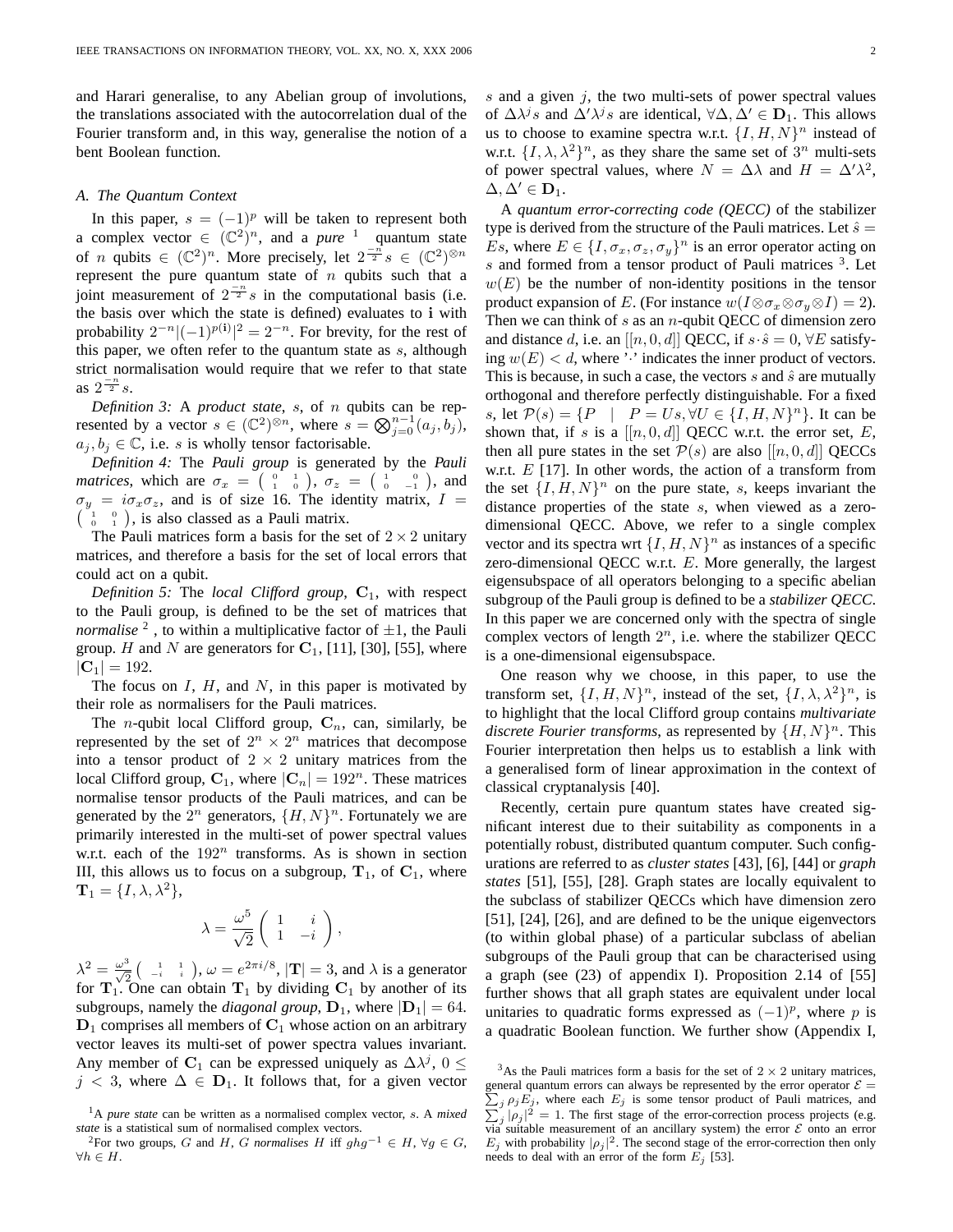theorem 11) that no graph state is equivalent to a state  $(-1)^p$ if the algebraic degree of  $p$  is other than 2. Thus the study of zero-dimensional stabilizer QECCs, or graph states, can be cast as a study of quadratic Boolean functions, as is done in this paper. A preliminary study of the class of pure quantum states that can be represented by quadratic Boolean functions in this way was undertaken in [38].

In this paper we examine the spectra of graph states, s, w.r.t.  ${I, H, N}^n$ , characterise those transforms  $U \in {I, H, N}^n$ that yield flat spectra, and present preliminary results on those states represented by Boolean functions of degree greater than two. In part II [45] we count the number of spectra which are flat, taken over all  $3^n$  transforms of s w.r.t.  $\{I, H, N\}^n$ . As is shown in [45], the number of flat spectra w.r.t.  $\{I, H, N\}^n$ for pure states of the form  $s = (-1)^p$  is strongly dependent on the algebraic degree of  $p$ , with the enumeration typically maximised if  $deg(p) = 2$ . [45] also shows experimentally that those graph states which represent  $[[n, 0, d]]$  QECCs with highest distance, d, also have the most flat spectra w.r.t.  ${I, H, N}^n$ .

### *B. The Graphical Context*

Quantum graph arrays, called *cluster states*, were proposed in [43], [6]. These clusters form the 'substrate' for *measurement-driven* quantum computation [44]. A type of measurement-driven quantum computation on a *quantum factor graph* was also proposed in [37], where the graphs under consideration are locally-equivalent to bipartite cluster states. The graphical description of certain pure quantum states was also investigated in [38], where observations were made about a *local unitary (LU) equivalence* between their graphs. These graphs were interpreted as quadratic Boolean functions and it was noted that bipartite graphs are LU-equivalent to indicators for binary linear error-correcting codes. [51] identified a graphical description for *stabilizer* quantum error-correcting codes (QECCs), and such descriptions were also developed in [24], [25], and in [26]. For QECCs of dimension zero, the associated graphs are *graph states* [28].

LU-equivalence for graph states can be characterised, graphically, via *local complementation* (LC) on graphs, which was proven, in the context of QECCs, in [24], where LC was called *vertex-neighbour-complement* (VNC), and also, independently, by [28], and by [56]. Local complementation was defined by Fraysseix [23] and used by Bouchet [7], [8], [9] in the context of *isotropic systems*, and also used by Fon-der-Flaas [22]. By applying LC to a graph  $G$  we obtain a graph  $G'$ , in which case we say that  $G$  and  $G'$  are  $LC$ -equivalent. Moreover, the set of all LC-equivalent graphs form an *LC-orbit*. LC-equivalence translates into the natural equivalence between  $\mathbb{F}_4$  additive codes that keeps the weight distribution of the code invariant [11], [15], [16], [19]. There has been recent renewed interest in Bouchet's work motivated, in part, by the application of *interlace graphs* to the reconstruction of DNA strings [3], [2]. In particular, various *interlace polynomials* have been defined [2], [1], [4], [5] which mirror some of the quadratic results of part II of this paper [45]. We investigate these links further in [46], [50].

### *C. The Boolean Context*

For  $\gamma$  a  $r^{th}$  complex root of 1, we can approximate, by appropriate normalisation, any vector  $s \in (\mathbb{C}^2)^{\otimes n}$ , by

$$
s(\mathbf{x}) \simeq m(\mathbf{x}) \gamma^{p(\mathbf{x})}, \tag{1}
$$

for some sufficiently large choice of integer,  $r$ , where  $m$ :  $\mathbb{F}_2^n \to \mathbb{Z}$ ,  $p : \mathbb{F}_2^n \to \mathbb{Z}_r$ , and  $\mathbf{x} \in \mathbb{F}_2^n$ , such that the j<sup>th</sup> element of s,  $s_j = m(j)\gamma^{p(j)}$ , where  $j \in \mathbb{F}_2^n$ . Once again we omit normalisation - when viewed as a pure quantum state of  $n$  qubits, the reader should remember that  $s$  should actually satisfy  $\sum_{\mathbf{i}} |m(\mathbf{i})\gamma^{p(\mathbf{i})}|^2 = 1$ .

*Definition 6:* For  $\gamma$  a  $r^{th}$  complex root of 1, a *generalised affine function* of *n* Boolean variables,  $u(\mathbf{x}) : \mathbb{F}_2^n \to \mathbb{C}$ , is a product state given by

$$
u(\mathbf{x}) = m(\mathbf{x})\gamma^{p(\mathbf{x})},
$$

where  $m : \mathbb{F}_2^n \to \mathbb{Z}$  is a generalised Boolean function of the form  $m = \prod_{j \in K} (e_j x_j + c_j)$ ,  $e_j, c_j \in \mathbb{Z}, K \subset \mathbb{Z}_n$ , and  $p: \mathbb{F}_2^n \to \mathbb{Z}_r$  is an affine generalised Boolean function.

**Remark:** In this paper we consider that m is a generalised Boolean function of the form  $m : \mathbb{F}_2^n \to \mathbb{Z}_t$ , for some positive integer,  $t$ , but by abuse of notation, interpret its outputs, elements  $0, 1, \ldots, t-1$ , as the integers  $0, 1, \ldots, t-1$ , respectively.

**Observation:** A row of  $\bigotimes_{j=0}^{n-1} U_j$ , where the  $U_j$  are  $2 \times 2$ unitary matrices, can always be written as a product state, and a subset of generalised affine functions are described by the rows of  $\{I, H, N\}^n$ , where  $m(\mathbf{x}) : \mathbb{F}_2^n \to \mathbb{F}_2$  is a minterm, and  $p(\mathbf{x}) : \mathbb{F}_2^n \to \mathbb{Z}_4$  is an affine function.

In this paper our aim is to introduce new generalised bent criteria which try to answer the question:

*which Boolean functions are as far away as possible from the subset of generalised affine functions as defined by the rows of*  $\{I, H, N\}^n$ ?

Spectral analysis w.r.t.  $\{I, H, N\}^n$  also has application to the cryptanalysis of classical cryptographic systems. In particular, for a block cipher it models attack scenarios where one has full read/write access to a subset of plaintext bits and access to all ciphertext bits [17]. The analysis of spectra w.r.t.  $\{I, H, N\}^n$  tells us more about p than is provided by the spectrum w.r.t. the WHT; for instance, identifying relatively high generalised linear biases for  $p$  [40]. For example, [40] tells us that the component functions of the S-box used in the Advanced Encryption Standard (AES) have a nonlinearity of 112 w.r.t  $\{H\}$ <sup>n</sup>, but this is reduced to an *effective nonlinearity* <sup>4</sup> of 97.93 w.r.t.  $\{H, N\}^n$  and 94.06 w.r.t. both  $\{I, H\}^n$  and  $\{I, H, N\}^n$ . By extension, if significantly increased biases can be found over 'well-designed' S-boxes, then they should also exist across any 'well-designed' block cipher (such as AES). However the application of standard linear and differential cryptanalysis to a block cipher w.r.t. any tensor transform

<sup>&</sup>lt;sup>4</sup>[40]. The effective nonlinearity of  $p(\mathbf{x})$  satisfies  $\gamma(p) = 2^{\frac{n}{2}-1} (2^{\frac{n}{2}} - \sqrt{PAR_{1}(p)})$ , where the *peak-to-average power ratio*  $PAR_{1}(p) =$  $\sqrt{PAR_{\mathcal{U}}(p)}$ , where the *peak-to-average power ratio*  $PAR_{\mathcal{U}}(p) = 2^{-n} \max(|P_k|^2 | P = U(-1)^p, \forall U \in \{\mathcal{U}\}\)$ , where the PAR is taken w.r.t. a specified finite or infinite set,  $U$ , of unitary transforms.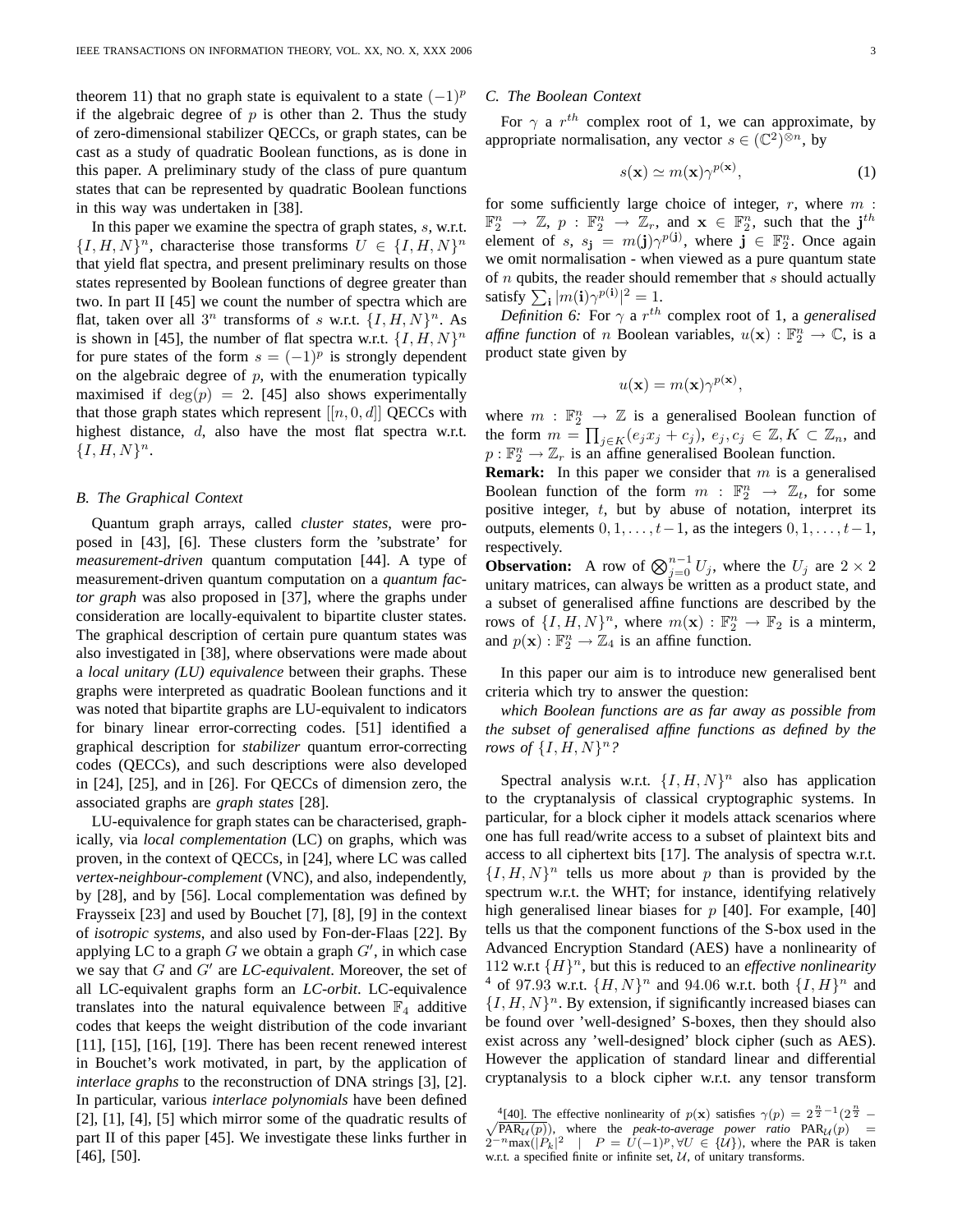containing  $N$  will result in characteristics which are keydependent in their location if the round key is XOR'ed into the cipher, as is typically done, and this will make high-bias characteristics hard to find. Such key-dependency does not occur if we restrict ourselves to biases w.r.t.  $\{I, H\}^n$  and, as observed above, the effective nonlinearity of the S-box used in AES is already reduced to 94.06 w.r.t.  $\{I, H\}^n$ .

The classification of bent quadratic (degree-two) Boolean functions is well-known [32], and is facilitated because the bent criteria is an invariant of affine transformation of the input variables. However, the classification of generalised bent criteria for a quadratic Boolean function w.r.t. the  $\{I, H, N\}^n$ transform set is new, and the generalised bent criteria are not, in general, invariant to affine transformation of the inputs. This paper characterises these generalised bent criteria for both quadratic and more general Boolean functions. We associate a quadratic Boolean function with an undirected graph, which allows us to interpret spectral flatness with respect to  $\{I, H, N\}^n$  as a *maximum rank* property of suitably modified adjacency matrices. We interpret LC as an operation on quadratic Boolean functions, and as an operation on the associated adjacency matrix, and we also identify the LC-orbit with a subset of the flat spectra w.r.t.  $\{I, H, N\}^n$ . The spectra w.r.t.  $\{I, H, N\}^n$  motivate us to examine the properties of the WHT of all  $\mathbb{Z}_4$ -linear offsets of Boolean functions, the WHT of all subspaces of Boolean functions that can be obtained by fixing a subset of the variables, the WHT of all  $\mathbb{Z}_4$ -linear offsets of all of the above subspace Boolean functions, the WHT of each member of the LC-orbit, and the distance of Boolean functions to all  $\mathbb{Z}_4$ -linear functions. We are able to characterise and analyse the criteria for quadratic Boolean functions by considering properties of the adjacency matrix for the associated graph.

#### *D. Paper Overview*

For the interested reader, Appendix I reviews the graph state and its intepretations in the literature. In Section II we review LC as an operation on an undirected graph [24], [25], and provide an algorithm for LC in terms of the adjacency matrix of the graph. In Section III we show that the LC-orbit of a quadratic Boolean function lies within the set of transform spectra w.r.t. tensor products of the 2  $\times$  2 matrices, I,  $\sqrt{-i\sigma_x}$ , and  $\sqrt{\sigma_x \sigma_z}$ , where  $\sigma_x$  and  $\sigma_z$  are Pauli matrices, i.e. w.r.t. and  $\sqrt{\sigma_x \sigma_z}$ , where  $\sigma_x$  and  $\sigma_z$  are raun matrices, i.e. w.r.t.<br> $\{I, \sqrt{-i\sigma_x}, \sqrt{\sigma_x \sigma_z}\}^n$ . We also show, equivalently, that the orbit lies within the spectra w.r.t.  $\{I, \lambda, \lambda^2\}^n$ , and also lies within the spectra w.r.t.  $\{I, H, N\}^n$ . We show that doing LC to vertex  $x_v$  can be realised, to within affine offset, by the application of the negahadamard kernel,  $N$ , to position  $v$  (and the identity matrix to all other positions) of the bipolar vector  $(-1)^{p(x)}$ , i.e.

$$
\omega^{4p'(\mathbf{x})+a(\mathbf{x})} = \omega^{a(\mathbf{x})}(-1)^{p'(\mathbf{x})} = U_v(-1)^{p(\mathbf{x})}
$$
  
=  $I \otimes \cdots \otimes I \otimes N \otimes I \otimes \cdots \otimes I (-1)^{p(\mathbf{x})}$ 

where  $p(x)$  and  $p'(x)$  are quadratic Boolean functions,  $p'(x)$ is obtained by applying LC to variable  $x_v$  of  $p(\mathbf{x})$ ,  $\omega = e^{2\pi i/8}$ , and  $a(\mathbf{x})$  is an affine offset over  $\mathbb{Z}_8$ . In Appendix II we identify spectral symmetries that hold for  $p(x)$  of any degree

w.r.t.  $\{I, H, N\}^n$ . In Section IV, we introduce the concepts of *bent*4, *I-bent*, *I-bent*4, and *LC-bent* Boolean functions, and show how, for quadratic Boolean functions, these properties can be evaluated by examining the ranks of suitably modified versions of the adjacency matrix.

#### II. LOCAL COMPLEMENTATION (LC)

Given an undirected graph  $G$  with adjacency matrix  $\Gamma$ , define its *complement* to be the graph with adjacency matrix  $\Gamma + I + 1$  (mod 2), where I is the identity matrix and 1 is the all-ones matrix. Let  $\mathcal{N}(v)$  be the set of neighbours of vertex,  $v$ , in the graph,  $G$ , i.e. the set of vertices connected to  $v$  in  $G$ .

*Definition 7:* [7] The action of *local complementation* (LC) on a graph  $G$  at vertex  $v$  is the graph transformation obtained by replacing the subgraph  $G[N(v)]$  by its complement.

Example: For LC with  $v = 0$ ,



By Glynn (see [24]), a self-dual quantum code  $[[n, 0, d]]$ corresponds to a graph on  $n$  vertices, which may be assumed to be connected if the code is indecomposable. It is shown there that two graphs  $G$  and  $G'$  give equivalent self-dual quantum codes iff  $G$  and  $G'$  are LC-equivalent.

[7], [8], [9], [14] describe the relation between local complementation and *isotropic systems*. A suitably-specified isotropic system has graph presentations  $G$  and  $G'$  iff  $G$  and  $G'$  are LCequivalent.

### *A. LC in terms of the adjacency matrix*

Let  $p(\mathbf{x}) : F_2^n \to F_2$  be a (homogeneous) quadratic Boolean function, defined by,

$$
p(\mathbf{x}) = \sum_{0 \le i < j \le n-1} a_{ij} x^i x^j .
$$

Express  $p(x)$  by the adjacency matrix, Γ, of its associated graph, G, Γ, such that  $\Gamma(i, j) = \Gamma(j, i) = a_{ij}, i < j, \Gamma(i, i) = j$ 0. W.l.o.g. the LC operation on vertex 0 of G changes  $\Gamma$  to  $\Gamma_0$ , where

$$
\Gamma_0 = \left( \begin{array}{ccccc} 0 & a_{01} & \dots & a_{0n} \\ a_{01} & 0 & \dots & a_{1n} + a_{01}a_{0,n-1} \\ a_{02} & a_{12} + a_{01}a_{02} & \dots & a_{2n} + a_{02}a_{0,n-1} \\ a_{03} & a_{13} + a_{01}a_{03} & \dots & a_{3n} + a_{03}a_{0,n-1} \\ \vdots & \vdots & \ddots & \vdots \\ a_{0,n-1} & a_{1,n-1} + a_{01}a_{0,n-1} & \dots & 0 \end{array} \right)
$$

The general algorithm, mod 2, is

,

$$
\begin{cases} \Gamma_v(i,j) = \Gamma(i,j) + \Gamma(v,i) * \Gamma(v,j), \ i < j \\ \Gamma_v(i,i) = 0 \ \forall i \\ \Gamma_v(j,i) = \Gamma_v(i,j), \quad i > j \end{cases}
$$

where  $\Gamma_v$  is the adjacency matrix of the function after doing LC to vertex  $x_v$ .

.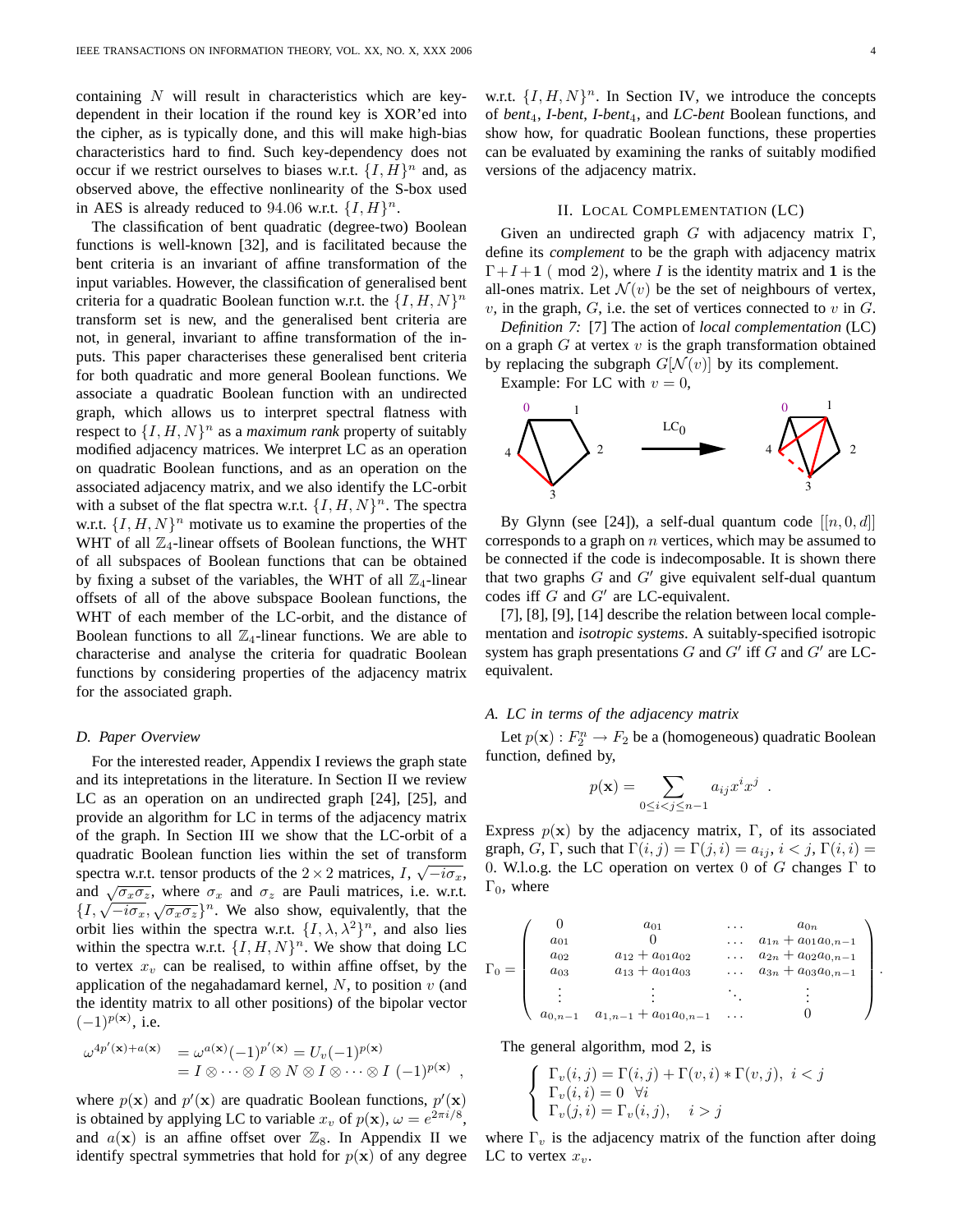### III. LOCAL COMPLEMENTATION (LC) AND LOCAL UNITARY (LU) EQUIVALENCE

[28] states that LC-Equivalence (and therefore local unitary (LU) equivalence  $5$  ) of graph states can be obtained via successive transformations of the form,

$$
U_v(G) = (-i\sigma_x^{(v)})^{1/2} \prod_{b \in \mathcal{N}_v} (i\sigma_z^{(b)})^{1/2} , \qquad (2)
$$

where  $\sigma_x = \begin{pmatrix} 0 & 1 \\ 1 & 0 \end{pmatrix}$  and  $\sigma_z = \begin{pmatrix} 1 & 0 \\ 0 & -1 \end{pmatrix}$  are Pauli matrices, the superscript  $(v)$  in their notation indicates that the Pauli matrix acts on qubit  $v$  (with  $I$  acting on all other qubits)  $\delta$ , and  $\mathcal{N}_v$  comprises the neighbours of qubit v in the graphical representation. Define matrices  $x$  and  $z$  as follows:

$$
x = \pm (-i\sigma_x)^{1/2} = \frac{1}{\sqrt{2}} \begin{pmatrix} -1 & i \\ i & -1 \end{pmatrix}
$$

and

$$
z = \pm (i\sigma_z)^{1/2} = \begin{pmatrix} w & 0 \\ 0 & w^3 \end{pmatrix} ,
$$

where  $w = e^{2\pi i/8}$ . Observe that x and z are generators of the local Clifford group,  $C_1$ . Furthermore, let  $I = \begin{pmatrix} 1 & 0 \\ 0 & 1 \end{pmatrix}$ .

In this section we show that the LC-orbit of an  $n$ -vertex graph, G, is contained within the flat spectra of  $(-1)^p$  w.r.t.  $\{I, x, xz\}$ <sup>n</sup>, where G is the graph associated to p. We then show that, as we are only interested in the multi-set of power spectral values w.r.t. each member of  $\{I, x, xz\}^n$ , then one can replace  $\{I, x, xz\}^n$  by  $\{I, \lambda, \lambda^2\}^n$ , and also by  $\{I, H, N\}^n$ . Finally, we show that successive application of N to  $(-1)^p$ generates the LC-orbit as a subset of the complete  $\{I, H, N\}^n$ spectra.

#### *A. The Diagonal Group*

*Definition 8:*  $D_1$  is the subgroup of the local Clifford group,  $C_1$ , , and  $D_1$  is generated by  $\omega$ ,  $\sigma_x$ , and  $\begin{pmatrix} 1 & 0 \\ 0 & i \end{pmatrix}$ , where  $\omega = e^{2\pi i/8}$  and  $|\mathbf{D}_1| = 64$ . Let **D** be the infinite set of  $2 \times 2$  matrices such that every element in the set is either of the form  $\begin{pmatrix} a & 0 \\ 0 & b \end{pmatrix}$  or of the form  $\begin{pmatrix} 0 & a \\ b & 0 \end{pmatrix}$ , where  $a, b \in \mathbb{C}, |a| = |b| = 1.$ 

We call  $D$  the *diagonal set* and  $D_1$  the *diagonal group*, where  $D_1 \subset D$ .  $D_1$  is also a *Sylow-2 subgroup* of the local Clifford group  $^7$ .

Following (1), let  $s = m(\mathbf{x})\gamma^{p(\mathbf{x})}$ . Let  $\Delta \in \mathbf{D}_1$ , and  $\Delta_j =$  $I \otimes \cdots \otimes I \otimes \Delta \otimes I \cdots \otimes I$ , with  $\Delta$  at position j of the tensor product. W.lo.g, let  $j = 0$ , and let  $s' = \Delta_0 s = m'(\mathbf{x})\mu^{p'(\mathbf{x})}$ , where  $\mu$  is some complex root of one.

*Lemma 1:* The multi-set of  $2^n$  magnitude values  $\{|s'_{0...00}|, |s'_{0...01}|, \ldots, |s'_{1...11}|\}$  is equal to the multi-set of  $2^n$  magnitude values  $\{|s_{0...00}|, |s_{0...01}|, \ldots |s_{1...11}|\}.$ 

*Lemma 2:* Let  $p(x)$  be a function of degree d. Then  $p'(x)$ differs from  $p(x)$  by terms of degree  $< d$ .

<sup>6</sup>For instance,  $\sigma_x^{(2)} = I \otimes I \otimes \sigma_x \otimes I \otimes \ldots \otimes I$ .

 $7$ Thanks to Patrick Sole for pointing this out, and similary w.r.t. the transform group.

*Remark:* In particular, if  $p$  is quadratic then  $p'$  only differs from  $p$  by affine terms.

*Proof:* (of lemmas 1 and 2) Let  $\Delta = \begin{pmatrix} a & 0 \\ 0 & b \end{pmatrix} \in \mathbf{D}$ . To within sufficient precision let  $a = e^{2\pi i \alpha/\xi}$  and  $b = e^{2\pi i \beta/\xi}$ , with  $\xi$ ,  $\alpha$  and  $\beta$  integers. Then,

$$
\Delta_0 m(\mathbf{x}) \gamma^{p(\mathbf{x})} = \Delta_0 \begin{pmatrix} m_0(\mathbf{x}) \gamma^{p_0(\mathbf{x})} \\ m_1(\mathbf{x}) \gamma^{p_1(\mathbf{x})} \end{pmatrix}
$$
  
= 
$$
\begin{pmatrix} m_0(\mathbf{x}) e^{2\pi i \alpha/\xi} \gamma^{p_0(\mathbf{x})} \\ m_1(\mathbf{x}) e^{2\pi i \beta/\xi} \gamma^{p_1(\mathbf{x})} \end{pmatrix} = m(\mathbf{x}) \mu^{p'(\mathbf{x})},
$$
(3)

where  $\mu = e^{2\pi i/u}$ ,  $u = \text{lcm}(\xi, r)$ , 'lcm' means 'least common multiple', and  $p'(\mathbf{x}) : \mathbb{F}_2^n \to \mathbb{Z}_u$  satisfies

$$
p'(\mathbf{x}) = u\left(\frac{p(\mathbf{x})}{r} + \frac{\alpha + x_0(\beta - \alpha)}{\xi}\right). \tag{4}
$$

Let now  $\Delta = \begin{pmatrix} 0 & a \\ b & 0 \end{pmatrix}$ . Then,

$$
\Delta_0 m(\mathbf{x}) \mu^{p(\mathbf{x})} = \begin{pmatrix} m_1(\mathbf{x}) e^{2\pi i \beta/\xi} (-1)^{p_1(\mathbf{x})} \\ m_0(\mathbf{x}) e^{2\pi i \alpha/\xi} (-1)^{p_0(\mathbf{x})} \end{pmatrix}
$$
  
=  $m(\mathbf{x} + (1, 0 \dots, 0)) \mu^{p'(\mathbf{x})},$  (5)

where

$$
p'(\mathbf{x}) = u\left(\frac{p(\mathbf{x} + (1,0\dots,0))}{r} + \frac{\beta + x_0(\alpha - \beta)}{\xi}\right). \quad (6)
$$

Lemma 1 is proved by equations (3) and (5), as these equations demonstrate that the action of  $\Delta_0$  leaves  $m(\mathbf{x})$  unchanged or permutes its outputs. Lemma 2 is proved from equations (4) and (6) as the only extra terms introduced are linear or constant or, via  $p(\mathbf{x} + (1, 0, \dots, 0))$ , terms of degree  $\langle \deg(p(\mathbf{x})) \rangle$ . **Remark:** Observe that we have proved w.r.t. D, but trivially the proof also holds w.r.t.  $D_1$ , as  $D_1 \subset D$ .

Example: Let  $m(\mathbf{x}) = 1$  and let  $p : \mathbb{F}_2^2 \to \mathbb{Z}_4$ ,  $p(\mathbf{x}) =$  $2x_0x_1 + x_0 + 1$  (mod 4). Then  $p(0,0) = 1$ ,  $p(1,0) = 2$ ,  $p(0,1) = 1$  and  $p(1,1) = 0$ , so  $i^{p(x)} = \begin{pmatrix} i & i \\ -1 & i \\ i & 1 \end{pmatrix}$ ). Let  $\Delta =$  $\begin{pmatrix} i & 0 \\ 0 & 1 \end{pmatrix} \in \mathbf{D}_1$ . Then,  $(\Delta \otimes I)i^{p(\mathbf{x})} = \begin{pmatrix} -i & -i & -1 \\ -1 & -1 & -1 \\ -1 & 1 & -1 \end{pmatrix}$  $= i^{g(\mathbf{x})}$ , with  $g : \mathbb{F}_2^2 \to \mathbb{Z}_4$ ,  $g(\mathbf{x}) = 2x_0x_1 + 2$ . We can re-write  $i^{g(\mathbf{x})}$ as  $(-1)^{g'(\mathbf{x})}$ , with  $g'(\mathbf{x})$  Boolean,  $g'(\mathbf{x}) = x_0x_1 + 1$ . It is straightforward to verify that this example satisfies lemmas 1 and 2.

From lemmas 1 and 2 we conclude that a final multiplication of a vector by a member of  $D_n = {D_1}^n$  leaves invariant the multi-set of power spectra values, and also leaves invariant the underlying graphical interpretation of a vector described by a quadratic function, as the graphical interpretation is dependent only on terms of degree 2. We introduce the symbol  $\infty$ .

*Definition 9:* Let u and v be two  $2 \times 2$  unitary matrices. Then,

$$
u \simeq v \Leftrightarrow u = \Delta v, \quad \Delta \in \mathbf{D}
$$
.

*Remark:* Note that  $u \simeq v$  cannot be deduced from (and does not imply)  $u = v\Delta$ .

<sup>&</sup>lt;sup>5</sup>It remains an open problem to establish whether LU-equivalence of two graph states implies LC-equivalence of the same two states (see Chapter 6 of [55] and [58]).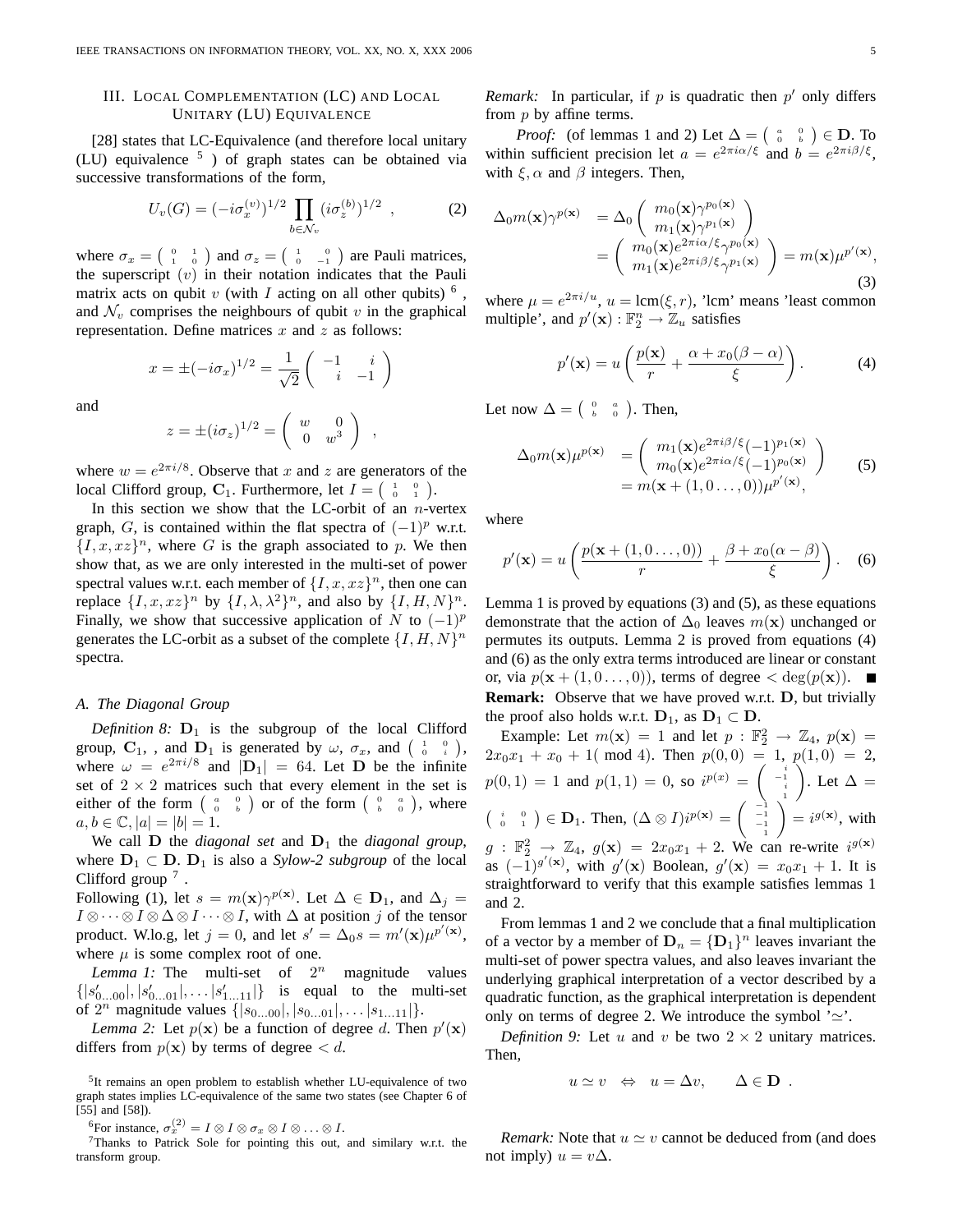#### *B. The Transform Group*

*Definition 10:*  $T_1$  is the subgroup of the local Clifford group, C<sub>1</sub>, generated by  $\lambda = \omega^5 N = \frac{\omega^5}{\sqrt{2}} \left( \begin{array}{cc} 1 & i \\ 1 & -i \end{array} \right)$ , where  $|T_1| = 3$ . We call  $T_1$  the *transform group* because it represents the unique maximal subgroup of transforms within the local Clifford group that do not, in general, leave the multiset of power spectral values invariant. Observe that  $\lambda = N^{16}$ .  $T_1$  is also a *Sylow-3 subgroup* of the local Clifford group.

**Remark:** As  $C_1 = D_1 \times T_1$ , every element of  $C_1$  can be represented uniquely by  $\Delta \lambda^{j}$ ,  $0 \leq j < 3$ , for some j and some  $\Delta \in \mathbf{D}_1$ . This fact leads directly to theorem 1, and is used implicitly in the proof of theorem 1.

In this paper we are interested in the set of multi-sets of power spectral values of a vector s w.r.t. the transform set  $\mathbf{T}_n = {\{\mathbf{T}_1\}}^n$ . As  $x \simeq \lambda$  and  $xz \simeq \lambda^2$ , we can, without loss, focus on such sets w.r.t. the transform set  $\{I, x, xz\}^n$ , as is done in the next subsection. As  $N \simeq \lambda$  and  $H \simeq \lambda^2$ , we can also, without loss, focus on such sets w.r.t. the transform set  $\{I, H, N\}$ <sup>n</sup>, as is done primarily in this paper.

# *C. The LC-orbit Occurs Within the*  $\{I, x, xz\}^n$  *Set of Transform Spectra*

Summarising (2),

Lemma 3: Given graphs  $G$  and  $G'$  as represented by quadratic Boolean functions,  $p(x)$  and  $p'(x)$ , then G and G' are in the same LC-orbit iff  $(-1)^{p'(\mathbf{x})} \simeq$  $U_{v_{t-1}}U_{v_{t-2}}\ldots U_{v_0}(-1)^{p(\mathbf{x})}$  for some series of t local unitary transformations,  $U_{v_i}$ .

Thus by applying  $U_v(G)$  successively for various v to an initial state, one can generate all LC-equivalent graphs within a finite number of steps. (It is evident that the action of LC generates an LC-orbit of finite size). Instead of applying  $U$  successively, it would be nice to identify a (smaller) transform set in which all LC-equivalent graphs exist as spectra, to within a postmultiplication by a member of  $D_n$ . One can deduce from definition 9 that  $zx \simeq x$ . Therefore,

*Lemma 4:*  $zxx \simeq I$ , and  $xzx \simeq zxz$ .

We can now derive the following.

*Theorem 1:* To within subsequent transformation by a member of  $\mathbf{D}_n$ , the LC-orbit of the graph, G, over n qubits occurs within the spectra of all possible tensor product combinations of the  $2 \times 2$  matrices, I, x, and xz. There are  $3^n$ such transform spectra.

*Proof:* For each vertex in G, consider every possible product of the two matrices,  $x$ , and  $z$ . Using the equivalence relationship,  $\sim$ , and lemma 4,

| $xxx \simeq x$                                     | $zxx \simeq 1$   |
|----------------------------------------------------|------------------|
| $xxz \sim 1$                                       | $zxz \simeq xz$  |
| $xzx \simeq zxz \simeq xz$                         | $zzx \simeq x$   |
| $xyz \simeq zxzz \simeq xzxz \simeq xxxx \simeq x$ | $zzz \simeq 1$ . |

Thus, any product of three or more instances of  $x$  and/or  $z$  can always be reduced to  $I, x$ , or  $xz$ . Theorem 1 follows by recursive application of (2) with these rules, and by noting that the rules are unaffected by tensor product expansion over n vertices.

Theorem 1 gives a trivial and very loose upper bound on the maximum size of any LC-orbit over  $n$  qubits, this

bound being  $3^n$ . It has been computed by Danielsen in [16] that, up to graph isomorphism, the number of LCorbits for connected graphs for  $n = 1$  to  $n = 12$ is 1, 1, 1, 2, 4, 11, 26, 101, 440, 3132, 40457, and 1274068, respectively (see also [28], [25], [29], [15], [52], [19]).

# D. The LC-orbit Occurs Within the  $\{I, H, N\}^n$  Set of Trans*form Spectra*

As  $x \simeq \lambda$  and  $xz \simeq \lambda^2$ , and as  $N \simeq \lambda$  and  $H \simeq \lambda^2$ , and, as it also follows that  $N \simeq x$  and  $H \simeq xz$ , we can, without change, replace the transform set  $\{I, x, xz\}$ <sup>n</sup> with the transform set  $\{I, H, N\}^n$ , as the set of multi-sets of power spectral values remain invariant under such a change. This is of theoretical interest because  $H$  defines a 2-point (periodic) discrete Fourier transform matrix, and  $N$  defines a 2-point negaperiodic discrete Fourier transform matrix. In other words a basis change from rows of x and  $xz$  to rows of N and H provides a more natural set of multidimensional axes in some contexts. Observe that, for  $t$  a non-negative integer,

$$
N^{3t} = \omega^t I \simeq I, \quad N^{3t+1} \simeq N, \quad N^{3t+2} \simeq H, \quad N^{24} = I,\tag{7}
$$

where  $\omega = e^{2\pi i/8}$ . The  $\{I, H, N\}^n$  transform set over n binary variables has been used to analyse the resistance of certain S-boxes to a form of generalised linear approximation in [40]. It also defines the basis axes under which aperiodic autocorrelation of Boolean functions is investigated in [17], and has been used to define the *Clifford merit factor* - an entanglement measure [41]. The *negahadamard transform*,  $\{N\}^n$ , was introduced in [35] and, in [46], [47], it is noted that the peak-to-average power ratio of the spectrum of a vector s w.r.t. the negahadamard transform is given by  $q(-1)$ , where  $q$  is the interlace polynomial of the associated graph. Constructions for Boolean functions with favourable spectral properties w.r.t.  $\{H, N\}^n$  have been proposed in [39], and [38] showed that Boolean functions that are LU-equivalent to indicators for distance-optimal binary error-correcting codes yield favourable spectral properties w.r.t.  $\{I, H\}^n$ . *Pivot orbits* of a graph w.r.t  $\{I, H\}^n$  have been characterised in [48], [49].

### *E. A Spectral Derivation of LC*

We now derive LC by examining the repetitive action of  $N$  on the vector form of the graph states, interspersed with the actions of certain matrices from  $D_1$ . These repeated actions not only generate the LC-orbit of the graph but, more generally, also generate the  $\{I, H, N\}^n$  transform spectra. The LC-orbit can be identified with a subset of the flat transform spectra w.r.t.  $\{I, H, N\}^n$ . Let  $s = (-1)^{p(\mathbf{x})}$ , where  $p(\mathbf{x})$  is Boolean quadratic and represents a graph  $G$ . Then the action of  $N_v$  on G is equivalent to  $U_v$ s, where:

$$
U_v \simeq U'_v = I \otimes \cdots \otimes I \otimes N \otimes I \otimes \cdots \otimes I ,
$$

where  $N$  occurs at position  $v$  in the tensor product decomposition. Let us write  $p(x)$ , uniquely, as,

$$
p(\mathbf{x}) = x_v \mathcal{N}_v(\mathbf{x}) + q(\mathbf{x}) \enspace ,
$$

where  $q(\mathbf{x})$  and  $\mathcal{N}_v(\mathbf{x})$  are independent of  $x_v$  ( $\mathcal{N}_v(\mathbf{x})$  has nothing to do with the negahadamard kernel,  $N_v$ ). We shall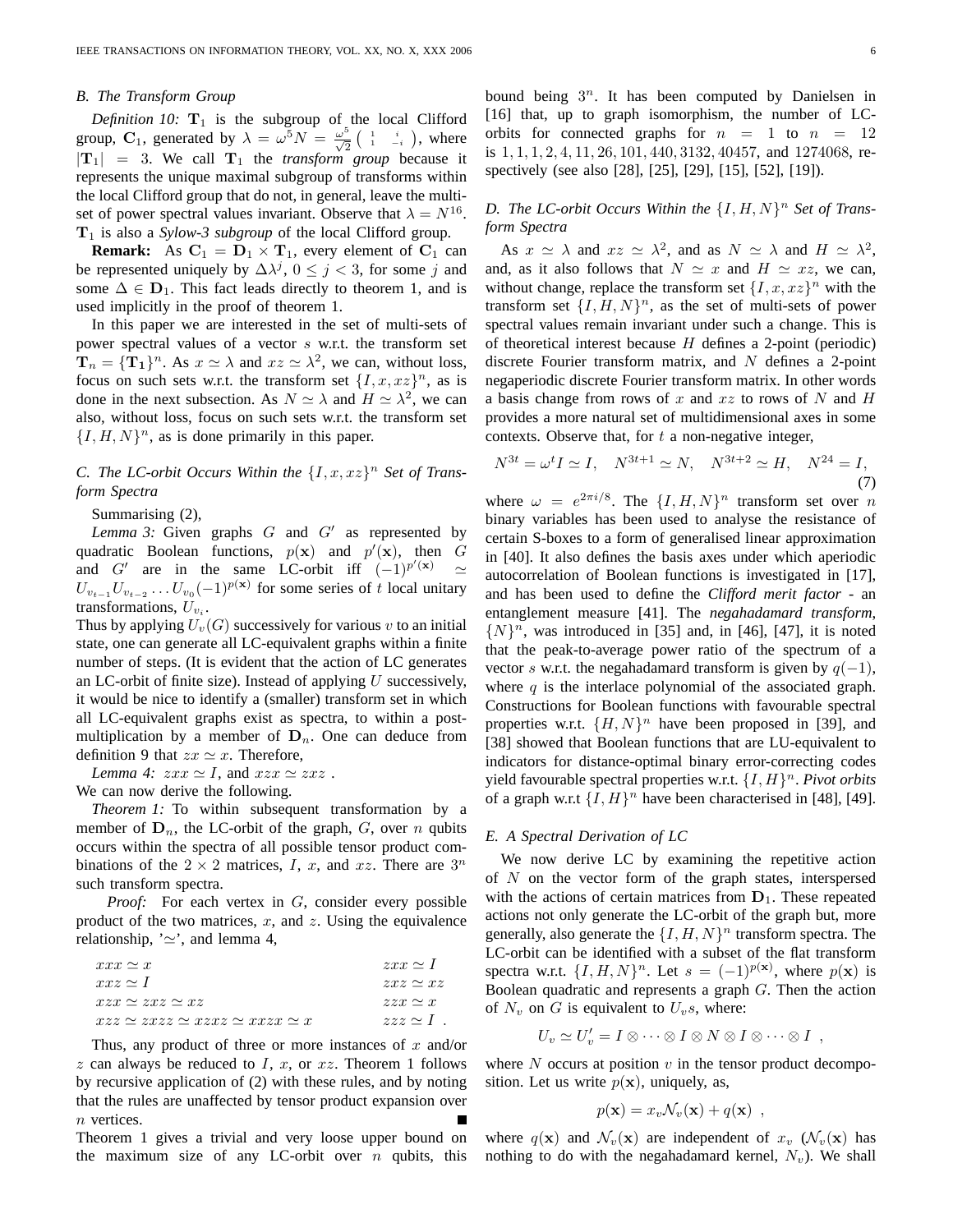state a theorem that holds for  $p(x)$  of any degree, not just quadratic, and then show that its specialisation to quadratic  $p(x)$  gives the required single LC operation. Express  $\mathcal{N}_v(x)$ as the sum of r monomials,  $e_i(\mathbf{x})$ , as follows,

$$
\mathcal{N}_v(\mathbf{x}) = \sum_{i=0}^{r-1} e_i(\mathbf{x}) \enspace .
$$

For  $p(x)$  of any degree, the  $e_i(x)$  are of degree  $\leq n-1$ . In the sequel we mix arithmetic, mod 2, and mod 4 so, to clarify, anything in square brackets is computed mod 2. The  $\{0, 1\}$ result is then embedded in mod 4 arithmetic for subsequent operations outside the square brackets. Define,

$$
\mathcal{N}'_v(\mathbf{x}) = \sum_{i=0}^{r-1} [e_i(\mathbf{x})] \qquad (\text{mod } 4) .
$$

*Theorem 2:* Let  $s' = U_v s$ , where  $s = (-1)^{p(x)}$  and  $s' =$  $\omega i^{\tilde{p}'(\mathbf{x})}$ , where  $\omega = e^{2\pi i/8}$ . Then,

$$
\tilde{p'}(\mathbf{x}) = 2 \left[ p(\mathbf{x}) + \sum_{j \neq k} e_j(\mathbf{x}) e_k(\mathbf{x}) \right] + 3\mathcal{N}_v'(\mathbf{x}) + 3[x_v],
$$
\n
$$
\text{(mod 4)}.
$$
\n(8)

*Proof:* Assign to A and B the evaluation of  $p(x)$  at  $x_v = 0$  and  $x_v = 1$ , respectively. Thus,

$$
A = p(\mathbf{x})_{x_v=0} = q(\mathbf{x}) .
$$

Similarly,

$$
B = p(\mathbf{x})_{x_v=1} = \mathcal{N}_v(\mathbf{x}) + q(\mathbf{x}) \enspace .
$$

We need the following equality between mod 2 and mod 4 arithmetic.

*Lemma 5:*

$$
\sum_{i=0}^{t-1} [A_i] \pmod{4} =
$$
\n
$$
\left[\sum_{i=0}^{t-1} A_i\right] + 2\left[\sum_{i \neq j} A_i A_j\right] \pmod{4},
$$
\nwhere  $A_i \in \mathbb{F}_2, t > 0$ .

Observe the following action of  $N$ :

$$
\frac{1}{\sqrt{2}}\left(\begin{array}{cc} 1 & i \\ 1 & -i \end{array}\right)\left(\begin{array}{c} 1 \\ 1 \end{array}\right) = w\left(\begin{array}{c} 1 \\ -i \end{array}\right) ,
$$

where  $w = e^{2\pi i/8}$ . For the moment we ignore the global constant, w, so that N maps  $(-1)^{00}$  to  $i^{03}$  and, similarly,  $(-1)^{10}$  to  $i^{12}$ ,  $(-1)^{01}$  to  $i^{30}$  and  $(-1)^{11}$  to  $i^{21}$ , where by  $c^{ab}$ we mean  $\begin{pmatrix} c^a \\ b \end{pmatrix}$  $c^b$ ). In general, for  $A, B \in \mathbb{F}_2$ ,  $\alpha, \beta \in \mathbb{Z}_4$ ,  $(-1)^{AB}$  is mapped by  $N_v$  to  $i^{\alpha\beta}$ , where,

$$
\alpha = 2[AB] + [A] + 3[B] \qquad (\text{mod } 4)
$$
  

$$
\beta = 2[AB] + 3[A] + [B] + 3 \quad (\text{mod } 4).
$$

Substituting the previous expressions for  $A$  and  $B$  into the above and making use of Lemma 5 gives,

$$
\alpha(\mathbf{x}) = 2[q(\mathbf{x})] + 3[\mathcal{N}_v(\mathbf{x})] \quad (\text{mod } 4)
$$
  

$$
\beta(\mathbf{x}) = 2[q(\mathbf{x})] + [\mathcal{N}_v(\mathbf{x})] + 3 \quad (\text{mod } 4).
$$

 $\tilde{p'}(\mathbf{x})$  can now be written as,

$$
\tilde{p'}(\mathbf{x}) = (3[x_v] + 1)\alpha(\mathbf{x}) + [x_v]\beta(\mathbf{x}) \qquad (\text{mod } 4) .
$$

Substituting for  $\alpha$  and  $\beta$  gives,

$$
\tilde{p}'(\mathbf{x}) = 2[q(\mathbf{x})] + 2[x_v \mathcal{N}_v(\mathbf{x})] + 3[\mathcal{N}_v(\mathbf{x})] + 3[x_v] \pmod{4}.
$$
  
Applying Lenna 5 to the term 3[ $\mathcal{N}_v(\mathbf{x})$ ]

Applying Lemma 5 to the term  $3[N_v(\mathbf{x})],$  $\Gamma$  $\overline{1}$ 

$$
3[\mathcal{N}_v(\mathbf{x})] = 2\left[\sum_{j\neq k} e_j(\mathbf{x})e_k(\mathbf{x})\right] + 3\mathcal{N}'_v(\mathbf{x}) \qquad (\text{mod } 4) .
$$

Furthermore, Lemma 5 implies that,

$$
2\left[\sum_{i=0}^{t-1} A_i\right] \text{ (mod 4)} = 2\sum_{i=0}^{t-1} [A_i] \text{ (mod 4)},
$$
  
where  $A_i \in \mathbb{F}_2, t > 0$ .

Thus we obtain  $\tilde{p}'(\mathbf{x})$ , and re-introducing the global phase,  $\omega$ , this establishes that  $s' = \omega i^{\tilde{p}'}$ .

For  $p(x)$  a quadratic function,  $\mathcal{N}_v(x)$  has degree one, so  $\mathcal{N}'_v(\mathbf{x})$  is a sum of degree-one terms over  $\mathbb{Z}_4$ . Therefore the  $\mathbb{Z}_4$  degree-one terms,  $\mathcal{N}'_v(\mathbf{x})$  and  $3[x_v]$ , can be eliminated from (8) by appropriate subsequent action by a member of  $\mathbf{D}_n$  to  $s'$ . As all monomials,  $e_i(\mathbf{x})$ , are then of degree one, (8) reduces to,

$$
p'(\mathbf{x}) = p(\mathbf{x}) + \sum_{j,k \in \mathcal{N}_v, j \neq k} x_j x_k \qquad (\text{mod } 2) , \qquad (9)
$$

where  $\tilde{p}'(\mathbf{x}) \simeq 2[p'(\mathbf{x})]$ . (9) precisely defines the action of a single LC operation at vertex  $v$  of  $G$ , where we have used  $\simeq$  to mean that  $i^{\tilde{p}'(\mathbf{x})} = B(-1)^{p'(\mathbf{x})}$ , for some  $B \in \mathbf{D}_n$ . As  $p'(\mathbf{x})$  is also quadratic Boolean, we can realise successive LC operations on chosen vertices in  $G$  via successive actions of  $N$ at these vertices, where each action of  $N$  must be interspersed with the action of a matrix from  $D_n$  to eliminate  $\mathbb{Z}_4$ -linear terms from (8) and the residual  $\mathbb{Z}_8$  constant term introduced by  $\omega$ . In particular, one needs to intersperse with tensor products of  $\begin{pmatrix} 1 & 0 \\ 0 & 1 \end{pmatrix}$  and  $\begin{pmatrix} 1 & 0 \\ 0 & i \end{pmatrix}$ .

*Theorem 3:* Given a graph,  $G$ , as represented by  $s =$  $(-1)^{p(x)}$ , with  $p(x)$  quadratic, the LC-orbit of G comprises graphs which occur as a subset of the spectra w.r.t.  $\{I, H, N\}^n$ acting on s.

*Proof:* Define  $D' \subset D_1$  such that

$$
\mathbf{D}' = \left\{ \left( \begin{array}{cc} a & 0 \\ 0 & b \end{array} \right), \left( \begin{array}{cc} 0 & a \\ b & 0 \end{array} \right) \quad | \quad a = 1, b = \pm 1 \right\} \; .
$$

Similarly, define  $D'' \subset D_1$  such that

$$
\mathbf{D}'' = \left\{ \left( \begin{array}{cc} a & 0 \\ 0 & b \end{array} \right), \left( \begin{array}{cc} 0 & a \\ b & 0 \end{array} \right) \quad \middle| \quad a = 1, b = \pm i \right\},
$$
\nwhere  $i^2 = -1$ .

Then for any  $\Delta_1, \Delta'_1 \in \mathbf{D}'$ , any  $\Delta_2, \Delta'_2 \in \mathbf{D}''$ , and any  $c \in$  $\{1, i, -1, -i\},\$ 

$$
N\Delta_1 = c\Delta'_1 N \qquad H\Delta_1 = c\Delta'_1 H N\Delta_2 = c\Delta_1 H \qquad H\Delta_2 = c\Delta_1 N \qquad (10)
$$

Let  $\Delta_* \in \mathbf{D}' \bigcup \mathbf{D}''$ . Then successive applications of  $\Delta_* N$ can, using (10), be re-expressed as,

$$
\prod (\Delta_* N) = c \Delta_* \prod N \simeq \prod N \ .
$$

But, from (7), successive powers of N generate  $I, H$ , or N, to within a final multiplication by a member of  $D_1$ . It follows that successive LC actions on arbitrary vertices can be described by the action on s of a member of the transform set,  $\{I, H, N\}^n$ , and therefore that the LC-orbit occurs within the  $\{I, H, N\}^n$ transform spectra of s.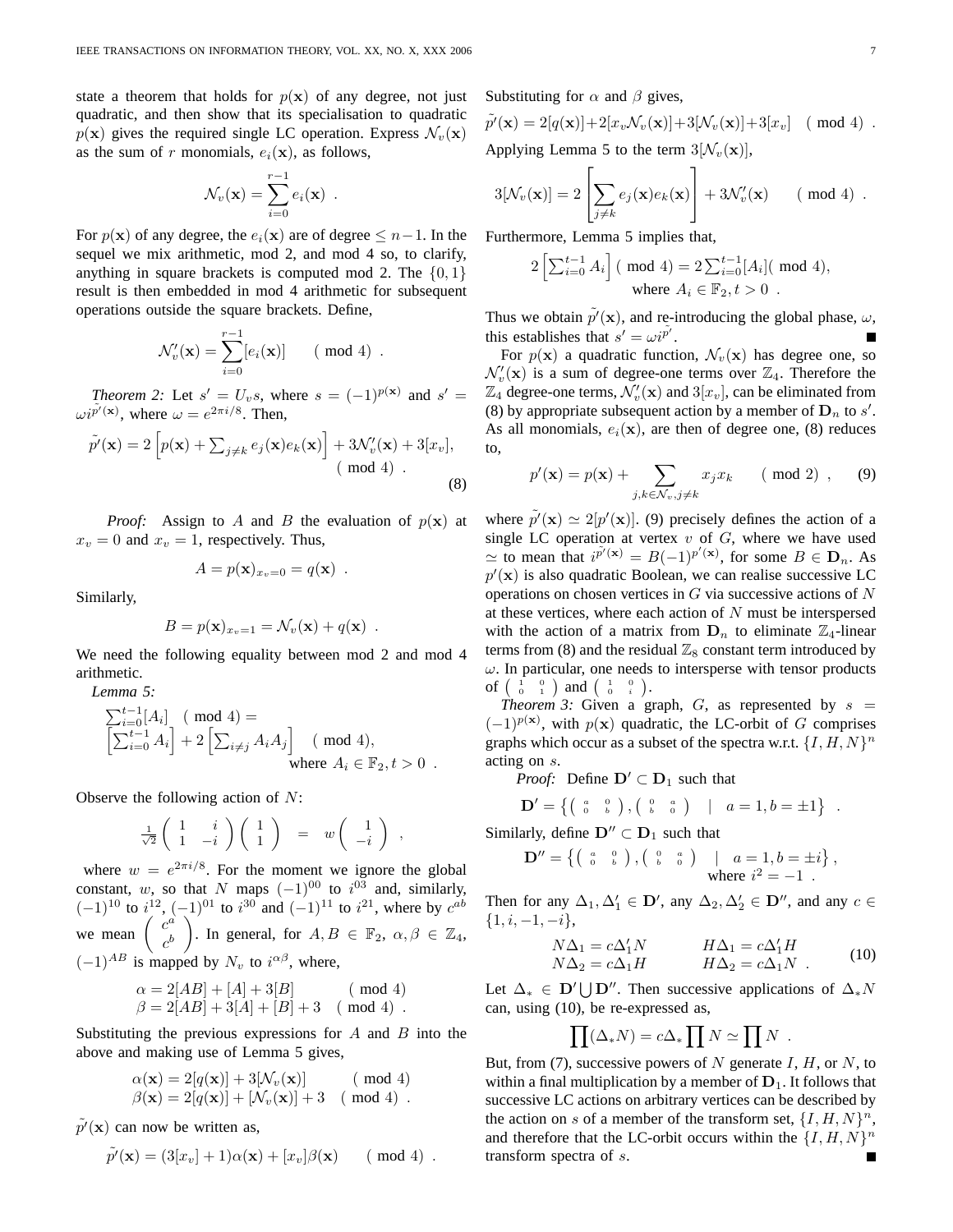### *F. LC on Hypergraphs*

For  $p(\mathbf{x})$  of degree > 2,  $\mathcal{N}_v(\mathbf{x})$  will typically have degree higher than 1, and therefore the expansion of the sum will contribute higher degree terms. For such a scenario we can no longer eliminate the nonlinear and non-Boolean term,  $\mathcal{N}'_v(\mathbf{x})$ , from the right-hand side of (8) by subsequent actions from  $\mathbf{D}_n$ . Therefore, it is typically not possible to iterate LC graphically beyond one step. We would like to identify hypergraph equivalence w.r.t. local unitary transforms, in particular w.r.t.  $\{I, H, N\}^n$ . Computations have shown that orbits of Boolean functions of degree  $> 2$  and size  $> 1$  do sometimes exist with respect to  $\{I, H, N\}$ <sup>n</sup>, although they appear to be significantly smaller in size compared to orbits for the quadratic case [17].

*An interesting open problem is to characterise a 'LC-like' equivalence for hypergraphs.*

Further spectral symmetries of Boolean functions w.r.t.  $\{I, H, N\}^n$  are discussed in Appendix II.

# IV. GENERALISED BENT PROPERTIES OF BOOLEAN FUNCTIONS

### *A. Bent Boolean Functions*

A bent Boolean function can be defined by using the WHT. Let  $p(x)$  be our function over n binary variables. Define the WHT of  $p(x)$  *at position* **k** by,

$$
P_{\mathbf{k}} = 2^{-n/2} \sum_{\mathbf{x} \in \mathbb{F}_2^n} (-1)^{p(\mathbf{x}) + \mathbf{k} \cdot \mathbf{x}} \tag{11}
$$

where  $x, k \in \mathbb{F}_2^n$ , and · implies the scalar product. The WHT of  $p(x)$  can alternatively be defined by  $P =$  $(\prod_{i=0}^{n-1} H_i)(-1)^{p(\mathbf{x})}.$ 

 $p(\mathbf{x})$  is *bent* if  $|P_{\mathbf{k}}| = 1 \forall \mathbf{k}$ , in which case we say that  $p(\mathbf{x})$ has a *flat spectra* w.r.t. the WHT. In other words,  $p(x)$  is bent if P is *flat*.

Let  $\Gamma$  be the binary adjacency matrix associated to  $p(\mathbf{x})$ when  $p(x)$  is a quadratic.

*Lemma 6:* [32]

 $p(x)$  is *bent*  $\Leftrightarrow$   $\Gamma$  has maximum rank as a binary matrix.

All bent quadratics are equivalent under affine transformation to the Boolean function  $\left(\sum_{i=0}^{\frac{n}{2}-1} x_{2i}x_{2i+1}\right) + \mathbf{c} \cdot \mathbf{x} + d$ for *n* even, where  $c \in \mathbb{F}_2^n$ , and  $d \in \mathbb{F}_2$  [32]. More generally, bent Boolean functions only exist for  $n$  even. It is interesting to investigate other bent symmetries where affine symmetry has been omitted. In particular, in the context of LC, we are interested in the existence and number of flat spectra of Boolean functions with respect to the  $\{H, N\}^n$ transform set (*bent*<sub>4</sub>), the  $\{I, H\}^n$ -transform set (*I-bent*), and the  $\{I, H, N\}^n$ -transform set (*I-bent*<sub>4</sub>).

# **B.** Bent Properties with respect to  $\{H, N\}^n$

 $\{H, N\}^n$  is the set of  $2^n$  transforms of the form  $\prod_{j \in \mathbf{R_H}} H_j \prod_{j \in \mathbf{R_N}} N_j$ , where the sets  $\mathbf{R_H}$  and  $\mathbf{R_N}$  partition  $\{0, \ldots, n-1\}.$ 

The following is trivial to verify:

$$
p(\mathbf{x})
$$
 is bent  $\Leftrightarrow p(\mathbf{x}) + \mathbf{k} \cdot \mathbf{x} + d$  is bent,

where  $\mathbf{k} \in \mathbb{F}_2^n$  and  $d \in \mathbb{F}_2$ . In other words, if  $p(\mathbf{x})$  is bent then so are all its affine offsets, mod 2. However the above does not follow if one considers every possible  $\mathbb{Z}_4$ -linear offset of  $p(\mathbf{x})$ . The WHT of  $p(\mathbf{x})$  at position k, with a  $\mathbb{Z}_4$ -linear offset, as specified by c, can be defined by,

$$
P_{\mathbf{k},\mathbf{c}} = 2^{-n/2} \sum_{\mathbf{x} \in \mathbb{F}_2^n} (i)^{2[p(\mathbf{x}) + \mathbf{k} \cdot \mathbf{x}] + [\mathbf{c} \cdot \mathbf{x}]} \qquad \mathbf{k}, \mathbf{c} \in \mathbb{F}_2^n \quad . \quad (12)
$$

*Definition 11:*

 $p(\mathbf{x})$  is *bent*<sub>4</sub>  $\Leftrightarrow \forall \mathbf{k} \in \mathbb{F}_2^n$   $\exists \mathbf{c}$  such that  $|P_{\mathbf{k},\mathbf{c}}| = 1$ .

Let  $\mathbf{R}_{\mathbf{N}}$  and  $\mathbf{R}_{\mathbf{H}}$  partition  $\{0, 1, \ldots, n-1\}$ . Let,

$$
U = \prod_{j \in \mathbf{R}_{\mathbf{H}}} H_j \prod_{j \in \mathbf{R}_{\mathbf{N}}} N_j .
$$

$$
s' = U(-1)^{p(\mathbf{x})} .
$$
(13)

*Lemma 7:*  $p(x)$  is bent<sub>4</sub> if there exists one or more partitions,  $\mathbf{R}_{N}$ ,  $\mathbf{R}_{H}$  such that s' is *flat*.

*Proof:* The rows of U,  $U[t]$ , can be described by  $(i)$ <sup>f<sub>t</sub>( $\mathbf{x}$ ),</sup> where the  $f_t$ 's are linear,  $f_t : \mathbb{F}_2^n \to \mathbb{Z}_4$ , and the coefficient of  $x_j$  in any  $f_t \in \{0, 2\}$  for  $j \in \mathbf{R_H}$  and  $\in \{1, 3\}$  for  $j \in \mathbf{R_N}$ . Therefore  $s'$  can always, equivalently, be expressed as  $s' =$  $(\prod_j H_j)(i)^{2p[\mathbf{x}]+[f'(\mathbf{x})]}$ , where f' is linear,  $f' : \mathbb{F}_2^n \to \mathbb{F}_2$ , and the coefficient of  $x_j$  in any f' is 0 for  $j \in \mathbf{R_H}$ , and 1 for  $j \in \mathbf{R_N}$ .

An alternative way to define the bent<sub>4</sub> property for  $p(x)$ quadratic is via a modified form of the adjacency matrix.

*Lemma 8:* For quadratic  $p(x)$ ,

$$
p(\mathbf{x})
$$
 is bent<sub>4</sub>  $\Leftrightarrow \Gamma_{\mathbf{v}}$  has maximum rank as a binary matrix, for some  $\mathbf{v} \in \mathbb{F}_2^n$ ,

where  $\Gamma_{\mathbf{v}}$  is a modified form of  $\Gamma$  with  $v_i$  in position  $[i, i]$ , where  $\mathbf{v} = (v_0, v_1, \dots, v_{n-1}).$ 

*Proof:* We first show that the transform of  $(-1)^{p(x)}$ by tensor products of  $H$  and  $N$  produces a flat spectra iff the associated periodic and negaperiodic <sup>8</sup> autocorrelation spectra have zero out-of-phase values. We then show how these autocorrelation constraints lead directly to constraints on the associated adjacency matrix.

Consider a function,  $p$ , of just one variable,  $x_0$ , and let  $s = (-1)^{p(x_0)}$ . Define the *periodic autocorrelation function* by,

$$
a_k = \sum_{x_0 \in \mathbb{F}_2} (-1)^{p(x_0) + p(x_0 + k)}, \qquad k \in \mathbb{F}_2.
$$

Claim 1: It is well-known that  $s' = Hs$  is a flat spectrum iff  $a_k = 0$  for  $k \neq 0$ .

The *negaperiodic autocorrelation function* is less wellknown. It has been investigated in, for instance, [36], and in multivariate form, in [35]. Whereas the periodic autocorrelation compares a sequence with its cyclic shifts, the negaperiodic autocorrelation compares a sequence with its modified cyclic shifts, where the elements wrapped round

<sup>8</sup>or *odd-periodic*.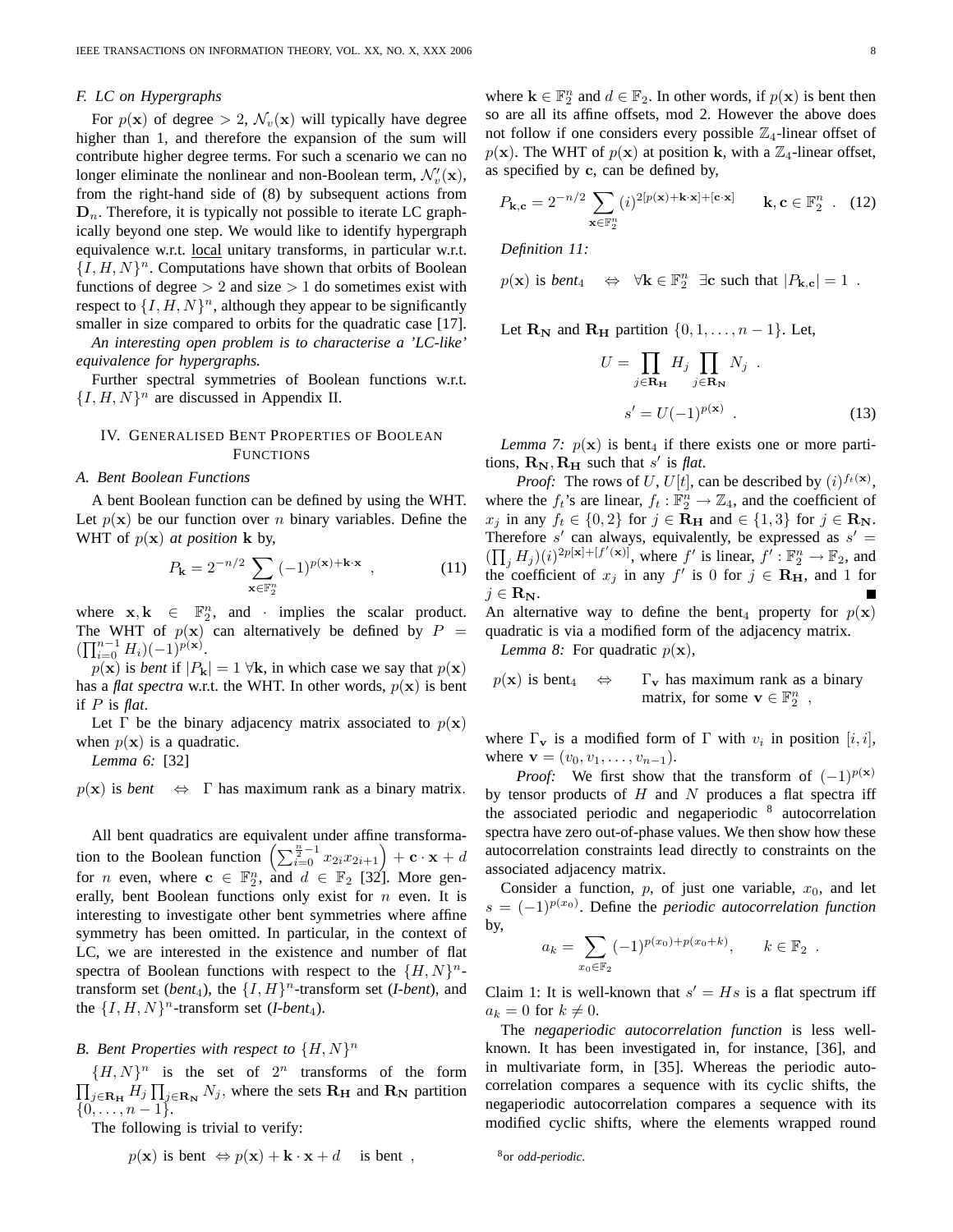are multiplied by  $-1$ . Define the negaperiodic autocorrelation function by,

$$
b_k = \sum_{x_0 \in \mathbb{F}_2} (-1)^{p(x_0) + p(x_0 + k) + k(x_0 + 1)}, \qquad k \in \mathbb{F}_2.
$$

Claim 2:  $s' = Ns$  is a flat spectrum iff  $b_k = 0$  for  $k \neq 0$ <sup>9</sup>.

We now elaborate on claims 1 and 2. Define  $s(z) = s_0 + s_1z, \quad a(z) = a_0 + a_1z, \quad \text{and}$  $b(z) = b_0 + b_1z$ . Then the periodic and negaperiodic relationships between autocorrelation and fourier spectra, as claimed above, follow because periodic autocorrelation can be realised by the polynomial multiplication,  $a(z) = s(z)s(z^{-1})$ mod  $(z^2 - 1)$ , with associated residue reduction, mod  $(z - 1)$ and mod  $(z+1)$ , realised by  $s' = Hs = \frac{1}{\sqrt{2}}$  $\frac{1}{2}$   $\begin{pmatrix} 1 & 1 \\ 1 & -1 \end{pmatrix} s$ , with the Chinese remainder theorem (CRT) realised by  $H^{\dagger} s'$ , where '<sup>†</sup>' means transpose conjugate. By Parseval,  $s'$  can only be flat if  $a_1 = 0$ . Similarly, negaperiodic autocorrelation can be realised by the polynomial multiplication,  $b(z) = s(z)s(z^{-1})$ mod  $(z^2 + 1)$ , with associated residue reduction, mod  $(z - i)$ and mod  $(z+i)$ , realised by  $s' = Ns = \frac{1}{\sqrt{2}}$  $\frac{1}{2} \left( \begin{array}{cc} 1 & i \\ 1 & -i \end{array} \right) s$ , with the CRT realised by  $N^{\dagger} s'$ . By Parseval,  $s'$  can only be flat if  $b_1 = 0.$ 

We now extend this autocorrelation  $\leftrightarrow$  Fourier spectrum duality to  $n$  binary variables by defining multivariate forms of the above polynomial relationships. If we choose periodic autocorrelation for indices in  $R_H$  and negaperiodic autocorrelation for indices in  $\mathbf{R}_{N}$ , we obtain the autocorrelation spectra,

$$
A_{\mathbf{k},\mathbf{R}_{\mathbf{H}},\mathbf{R}_{\mathbf{N}}} = \sum_{\mathbf{x}\in\mathbb{F}_2^n} (-1)^{p(\mathbf{x})+p(\mathbf{x}+\mathbf{k})+\sum_{i=0}^{n-1} \chi_{\mathbf{R}_{\mathbf{N}}}(i)k_i(x_i+1)},
$$
\n(14)

where  $\mathbf{k} = (k_0, k_1, \dots, k_{n-1}) \in \mathbb{F}_2^n$ , and  $\chi_{\mathbf{R_N}}(i)$  is the characteristic function of  $\mathbf{R}_{N}$ , i.e,

$$
\chi_{\mathbf{R_{N}}}(i) = \left\{ \begin{array}{l} 1, \ i \in \mathbf{R_{N}} \\ 0, \ i \notin \mathbf{R_{N}} \end{array} \right.
$$

In polynomial terms, with  $z \in$  $\frac{n}{2}$  $\sum_{\mathbf{j}\in\mathbb{F}_2^n} s_{\mathbf{j}} \prod_{i=0}^{n-1} z_i^{j_i}$ , we have, and  $s(\mathbf{z})$ 

$$
A_{\mathbf{R}_{\mathbf{H}},\mathbf{R}_{\mathbf{N}}}(\mathbf{z}) = \sum_{\mathbf{k} \in \mathbb{F}_{2}^{n}} A_{\mathbf{k},\mathbf{R}_{\mathbf{H}},\mathbf{R}_{\mathbf{N}}} \prod_{i=0}^{n-1} z_{i}^{k_{i}}
$$
  
=  $s(z_{0}, z_{1}, \ldots, z_{n-1}) s(z_{0}^{-1}, z_{1}^{-1}, \ldots, z_{n-1}^{-1})$   
mod  $\prod_{i=0}^{n-1} (z_{i}^{2} - (-1)^{\chi_{\mathbf{R}_{\mathbf{N}}(i)}}).$  (15)

Then, by appealing to a multivariate version of Parseval's theorem, s' as defined in (13) is flat iff  $A_{\mathbf{k},\mathbf{R}_{\mathbf{H}},\mathbf{R}_{\mathbf{N}}}=0, \forall \mathbf{k} \neq 0$ 0.

These constraints on the autocorrelation coefficients of s translate to requiring a maximum rank property for a modified adjacency matrix, as follows. The condition  $A_{\mathbf{k},\mathbf{R}_{\mathbf{H}},\mathbf{R}_{\mathbf{N}}} = 0$ for  $k \neq 0$  is equivalent to requiring that, if we compare the function with its multidimensional periodic and negaperiodic rotations (but for the identity rotation), the remainder should be a balanced function. When dealing with quadratic Boolean functions, the remainder is always linear or constant. This gives us a system of linear equations represented by the binary adjacency matrix, Γ, of  $p(x)$ , with a modified diagonal, that is with  $\Gamma_{i,i} = 1$  for all  $i \in \mathbb{R}_{\mathbb{N}}$ , and  $\Gamma_{i,i} = 0$  otherwise. Let

$$
p(x_0, x_1,..., x_{n-1}) =
$$
  
\n
$$
a_{01}x_0x_1 + \cdots + a_{ij}x_ix_j + \cdots + a_{n-2,n-1}x_{n-2}x_{n-1} .
$$

Therefore,

$$
p(\mathbf{x}) + p(\mathbf{x} + \mathbf{k}) + \sum_{i=0}^{n-1} \chi_{\mathbf{R_N}}(i) k_i x_i =
$$
  
\n
$$
k_0(\chi_{\mathbf{R_N}}(0)x_0 + a_{01}x_1 + a_{02}x_2 + \cdots + a_{0,n-1}x_{n-1})
$$
  
\n
$$
+ k_1(a_{01}x_0 + \chi_{\mathbf{R_N}}(1)x_1 + a_{02}x_2 + \cdots + a_{0,n-1}x_{n-1}) + \cdots
$$
  
\n
$$
+ k_{n-1}(a_{0,n-1}x_0 + \cdots + a_{n-2,n-1}x_{n-2} + \chi_{\mathbf{R_N}}(n-1)x_{n-1}) .
$$

This is equal to:

$$
x_0(\chi_{\mathbf{R_N}}(0)k_0 + a_{01}k_1 + \cdots + a_{0n}k_n) +x_1(a_{01}k_0 + \chi_{\mathbf{R_N}}(1)k_1 + \cdots + a_{1,n-1}k_{n-1}) + \cdots +x_{n-1}(a_{0,n-1}k_0 + \cdots + a_{n-2,n-1}k_{n-2} + \chi_{\mathbf{R_N}}(n-1)k_{n-1}),
$$

which is balanced unless constant. The constant  $\sum_{i=0}^{n-1} \chi_{\mathbf{R}_{N}}(i)k_{i}$  will not play any role in the equation  $A_{\mathbf{k}} = 0$ , and can be ignored. We have the the following system of equations:

$$
\chi_{\mathbf{R_N}}(0)k_0 + a_{01}k_1 + a_{02}k_2 + \cdots + a_{0,n-1}k_{n-1} = 0
$$
  
\n
$$
a_{01}k_0 + \chi_{\mathbf{R_N}}(1)k_1 + a_{12}k_2 + \cdots + a_{1,n-1}k_{n-1} = 0
$$
  
\n
$$
\vdots
$$
  
\n
$$
a_{0,n-1}k_0 + a_{1,n-1}k_1 + \cdots + a_{n-2,n-1}k_{n-2} + \chi_{\mathbf{R_N}}(n-1)k_{n-1} = 0.
$$

Writing this system as a matrix, we have:

$$
\begin{pmatrix}\n\chi_{\mathbf{R}_{\mathbf{N}}}(0) & a_{01} & a_{02} & \dots & a_{0,n-1} \\
a_{01} & \chi_{\mathbf{R}_{\mathbf{N}}}(1) & a_{12} & \dots & a_{1,n-1} \\
a_{02} & a_{12} & \chi_{\mathbf{R}_{\mathbf{N}}}(2) & \dots & a_{2,n-1} \\
\vdots & \vdots & \vdots & \ddots & \vdots \\
a_{0,n-1} & a_{1,n-1} & a_{2,n-1} & \dots & \chi_{\mathbf{R}_{\mathbf{N}}}(n-1)\n\end{pmatrix}.
$$

This is a modification of Γ, with 1 or 0 in position  $i$  of the diagonal depending on whether  $i \in \mathbf{R}_{N}$  or  $i \in \mathbf{R}_{H}$ . In general,

$$
p(\mathbf{x})
$$
 is bent  $\underset{\neq}{\Rightarrow}$   $p(\mathbf{x})$  is bent<sub>4</sub>.

*Theorem 4:* All Boolean functions of degree  $\leq 2$  are bent<sub>4</sub>.

*Proof:* Degree zero and degree one functions are trivial. Consider the adjacency matrix, Γ, associated with the quadratic Boolean function,  $p(x)$ . We now prove that  $\Gamma_{\mathbf{v}}$  has maximum rank as a binary matrix for at least one choice of v, where  $\Gamma_{\mathbf{v}} = \Gamma + \text{diag}(\mathbf{v})$  as before. Let M be the minor associated with the first entry of Γ; in other words, let  $\Gamma = \begin{pmatrix} 0 & w \end{pmatrix}$ . We prove by induction that there exists at least one choice of v such that  $\Gamma_{\mathbf{v}}$  has maximum rank as a binary matrix. The theorem is true for  $n = 2$ : in this case,  $\Gamma = \begin{pmatrix} 0 & a \\ a & 0 \end{pmatrix}$ . Then, either det( $\Gamma$ ) = 1, in which case we choose  $\mathbf{v} = (0, 0)$ , or we have  $a = 0$  (empty graph). In the last case we choose  $\mathbf{v} = (1, 1)$ , so  $det(\Gamma_{\mathbf{v}}) = 1 + a = 1$ . Suppose the theorem is true for  $n - 1$  variables. We will see that it is true for *n* variables. If the determinant of  $\Gamma$  is 1 we

<sup>&</sup>lt;sup>9</sup>In fact, for p a Boolean function of just one variable,  $Hs$  is never flat and  $Ns$  is always flat.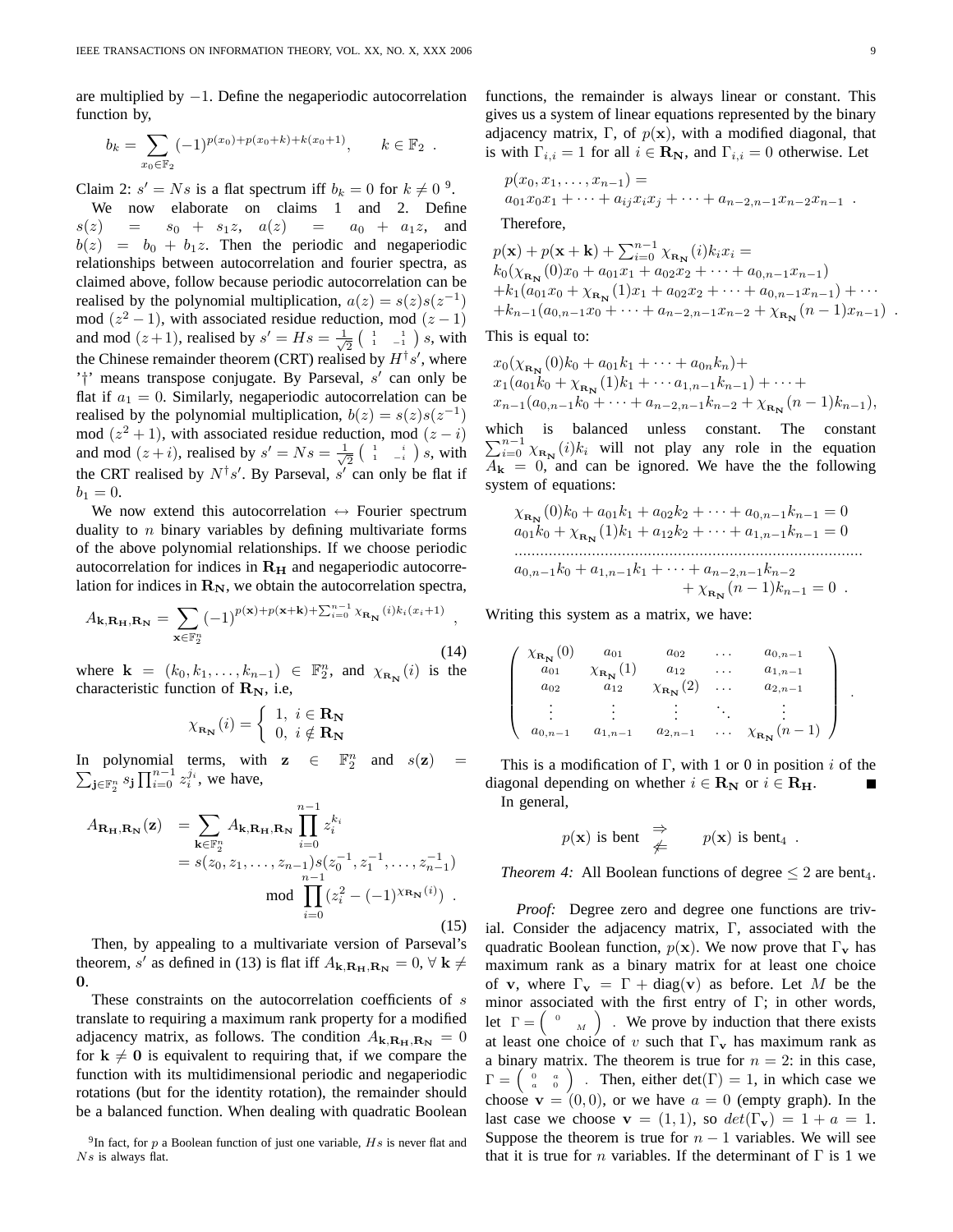take  $\mathbf{v} = (0, \dots, 0)$  and we are done. If  $det(\Gamma) = 0$ , then we have two cases:

- det $(M) = 1$ : Take  $\mathbf{v} = (1, 0, \dots, 0)$ .
- $det(M) = 0$ : By the induction hypothesis there is at least one choice of  $\mathbf{v}(M) \in \mathbb{F}_2^{n-1}$ , where  $\mathbf{v}(M) =$  $(v_1, \ldots, v_{n-1})$  such that  $M_{\mathbf{v}(M)}$  has full rank. Let  $\mathbf{v}' =$  $(0, v_1, \ldots, v_{n-1}) \in \mathbb{F}_2^n$ . If  $\det(\Gamma_{\mathbf{v'}}) = 1$  we have finished. If det( $\Gamma_{\mathbf{v}'}$ ) = 0 we are in the first case again, so we take  ${\bf v} = (1, v_1, \dots, v_{n-1})$ , and we are done.

The theorem follows from lemma 8. *Remark:* Theorem 4 is true even for Boolean functions associated with non-connected or empty graphs.

*Lemma 9:* Not all Boolean functions of degree  $> 2$  are  $bent<sub>4</sub>$ .

*Proof:* Counter-example - by computation there are no  $bent_4$  cubics of three variables. Further computations show that there are no bent $_4$  Boolean functions of four variables of degree  $> 2$ . Similarly, there are only  $252336$  bent<sub>4</sub> cubic Boolean functions in five variables (out of a possible  $2^{20} - 2^{10}$ , not including affine offsets), and no bent<sub>4</sub> Boolean functions of degree  $\geq 4$  in five variables. Bent<sub>4</sub> cubics of six variables do exist. Lemma 9 identifies an open problem:

# *What is the maximum algebraic degree of a bent*<sup>4</sup> *Boolean function of* n *variables?*

*Theorem 5:* There is no Boolean function  $p(x)$  such that  $|P_{\mathbf{k},\mathbf{c}}| = 1 \,\,\forall \mathbf{c}, \mathbf{k} \in \mathbb{F}_2^n.$ 

*Proof:* This is trivial for degree zero and degree one functions.

Let  $p(x)$  be a quadratic. Consider the adjacency matrix, Γ, associated with  $p(x)$ . For degree 2, the theorem is equivalent to proving that there is a v such that  $\Gamma_{\mathbf{v}}$  has rank less than maximal. Then:

- 1) if  $p(\mathbf{x})$  is not bent, then we take  $\mathbf{v} = (0, \dots, 0)$  and we are done.
- 2) if  $p(x)$  is bent, we take M as in the proof for Theorem 4. If  $det(M) = 1$ , we take  $v = (1, 0, \ldots, 0)$  and we are done; if  $det(M) = 0$ , modify the diagonal as in the proof for Theorem 4. If the determinant of the new matrix is equal to 0, we are done; if not, we are in case 1.

Let  $p(x)$  be a function of degree higher than quadratic. Consider the proof of Lemma 8. We have established that, for a fixed choice of  $R_H$  and  $R_N$ , s', as defined in (13), is flat if and only if  $A_{\mathbf{k},\mathbf{R}_{\mathbf{H}},\mathbf{R}_{\mathbf{N}}}=0, \forall \mathbf{k}, \mathbf{k} \neq \mathbf{0}$ . Therefore  $p(\mathbf{x})$  is such that  $|P_{\mathbf{k},\mathbf{c}}| = 1 \ \forall \mathbf{c}, \mathbf{k} \in \mathbb{F}_2^n$  iff  $A_{\mathbf{k},\mathbf{R}_{\mathbf{H}},\mathbf{R}_{\mathbf{N}}} = 0$ ,  $\forall$ **k**, **k** ≠ **0**, for **all** partitions {**R**<sub>H</sub>, **R**<sub>N</sub>}. In particular, if  $p(x)$ is such that  $|P_{\mathbf{k},\mathbf{c}}| = 1 \,\forall \mathbf{c}, \mathbf{k} \in \mathbb{F}_2^n$ , then the polynomials,  $A_{\mathbf{R}_{\mathbf{H}},\mathbf{R}_{\mathbf{N}}}(\mathbf{z})$ , as defined in (15), satisfy  $A_{\mathbf{R}_{\mathbf{H}},\mathbf{R}_{\mathbf{N}}}(\mathbf{z}) = 2^{n}$  for all choices of  $R_H$  and  $R_N$  (i.e. their out-of-phase coefficients are all zero). By the CRT we can combine theses polynomials for each choice of  $R_H$  and  $R_N$  to construct the polynomial,

$$
r(\mathbf{z}) \text{ mod } \prod_{j=0}^{n} (z_j^4 - 1) = \text{CRT}\{A_{\mathbf{R}_{\mathbf{H}}, \mathbf{R}_{\mathbf{N}}}(\mathbf{z}) \mid \forall \mathbf{R}_{\mathbf{H}}, \mathbf{R}_{\mathbf{N}}\},
$$
\n(16)

where  $r(\mathbf{z}) = s(z_0, z_1, \dots, z_{n-1}) s(z_0^{-1}, z_1^{-1}, \dots, z_{n-1}^{-1}).$ 

But as  $r(\mathbf{z})$  comprises monomials containing only  $z_i^{-1}, z_i^0, z_i^1$ , the modular restriction in (16) has no effect on coefficient magnitudes, and

$$
r(\mathbf{z}) \equiv r(\mathbf{z}) \text{ mod } \prod_{j=0}^{n} (z_j^4 - 1) .
$$

to within a multiplication of the coefficients by  $\pm 1$ . It follows, by application of the CRT to (16) that, if  $A_{\mathbf{R}_{\mathbf{H}},\mathbf{R}_{\mathbf{N}}}(\mathbf{z}) = 2^n$ ,  $\forall \mathbf{R}_{\mathbf{H}}, \mathbf{R}_{\mathbf{N}},$  then  $r(\mathbf{z}) = 2^n$  also, i.e.  $r(\mathbf{z})$  is integer. But this is impossible as the coefficients of the maximum degree terms,  $\prod_j z_j^{-1^{u_j}}$  $j_j^{-1,u_j}$ ,  $u_j \in \mathbb{F}_2$ , in  $r(\mathbf{z})$  can never be zero, but are always  $+1.$ 

*Remark:* Although we proved it only for Boolean functions, it is possible to generalise theorem 5 for functions  $\mathbb{F}_2^n \to \mathbb{Z}_q$ , for any even integer  $q$ .

# *C. Bent Properties with respect to*  $\{I, H\}^n$

 $\{I, H\}^n$  is the set of  $2^n$  transforms of the form  $\prod_{j\in \mathbf{R}_{\mathbf{I}}} I_j \prod_{j\in \mathbf{R}_{\mathbf{H}}} H_j$ , where the sets  $\mathbf{R}_{\mathbf{I}}$  and  $\mathbf{R}_{\mathbf{H}}$  partition  $\{0, \ldots, n-1\}$ . [38] has investigated other spectral properties w.r.t.  $\{I, H\}$ <sup>n</sup>, such as *weight hierarchy* of an associated binary linear code if the graph is bipartite.

The WHT of the subspace of a function from  $\mathbb{F}_2^n$  to  $\mathbb{F}_2$ , obtained by fixing a subset,  $R_I$ , of the input variables, can be defined as follows. Let  $\theta \in \mathbb{F}_2^n$  be such that  $\theta_j = 1$  iff  $j \in \mathbb{R}_1$ . Let  $\mathbf{r} \preceq \theta$ , where ' $\preceq'$  means that  $\theta$  '*covers*' **r**, i.e.  $r_i \leq \theta_i$ ,  $\forall i$ . Then,

$$
P_{\mathbf{k},\mathbf{r},\theta} = 2^{-(n-\mathbf{Wt}(\theta))/2} \sum_{\mathbf{x}=\mathbf{r}+\mathbf{y}|\mathbf{y}\preceq\bar{\theta}} \frac{(-1)^{p(\mathbf{x})+\mathbf{k}\cdot\mathbf{x}}}{\mathbf{k}\preceq\bar{\theta},\mathbf{r}\preceq\theta}.
$$
 (17)

*Definition 12:*

$$
p(\mathbf{x}) \text{ is } I\text{-bent} \quad \Leftrightarrow \quad \forall \mathbf{k} \leq \bar{\theta}, \forall \mathbf{r} \leq \theta, \exists \theta \text{ such that } |P_{\mathbf{k}, \mathbf{r}, \theta}| = 1, \text{where } \mathbf{wt}(\theta) < n.
$$

Let

$$
U = \prod_{j \in \mathbf{R}_{\mathbf{I}}} I_j \prod_{j \in \mathbf{R}_{\mathbf{H}}} H_j \tag{18}
$$

$$
s' = U(-1)^{p(\mathbf{x})} \tag{19}
$$

*Lemma 10:*  $p(x)$  is I-bent if there exist one or more partitions,  $\mathbf{R}_{\text{I}}$ ,  $\mathbf{R}_{\text{H}}$  such that s' is flat, where  $|\mathbf{R}_{\text{I}}| < n$ .

An alternative way to define the I-bent property of  $p(x)$  is via its associated adjacency matrix,  $\Gamma$ . Let  $\Gamma_I$  be the adjacency matrix obtained from  $\Gamma$  by deleting all rows and columns of  $\Gamma$  with indices in  $\mathbf{R}_{\mathbf{I}}$ .

*Lemma 11:* For quadratic  $p(x)$ ,

 $p(x)$  is I-bent  $\Leftrightarrow \Gamma_I$  has maximum rank as a binary matrix

for one or more choices of  $\mathbf{R}_{\text{I}}$ , where  $|\mathbf{R}_{\text{I}}| < n$ . In general,

$$
p(\mathbf{x})
$$
 is bent  $\Rightarrow$   $p(\mathbf{x})$  is I-bent.

*Theorem 6:* All quadratic Boolean functions are I-bent.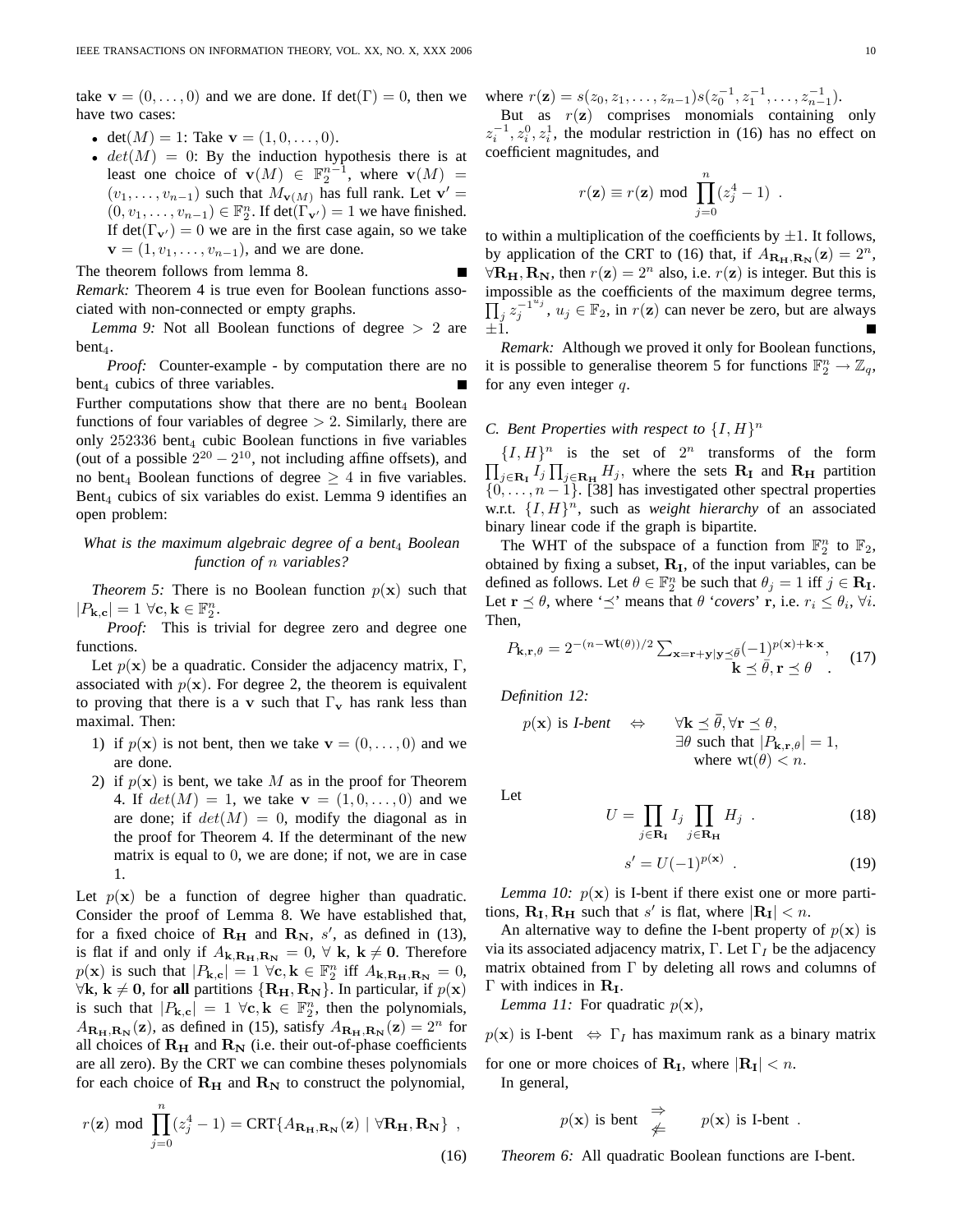*Proof:* It is easy to show that all quadratic Boolean functions of 2 variables are I-bent. The theorem follows by observing that all adjacency matrices, Γ, representing quadratic functions of  $n > 2$  variables contain  $2 \times 2$  nonzero submatrices, obtained from Γ by deleting all rows and columns of  $\Gamma$  with indices  $\mathbf{R}_{\text{I}}$ , for  $|\mathbf{R}_{\text{I}}| = n - 2$ .

*Remark:* An I-bent function is a Boolean function  $p : \mathbb{F}_2^n \to$  $\mathbb{F}_2$  such that there exists (w.l.o.g.) a decomposition of  $\mathbb{F}_2^n =$  $\mathbb{F}_2^{n_1} \times \mathbb{F}_2^{n_2}$  in such a way that

$$
p(x, y = a) : \mathbb{F}_2^{n_1} \to \mathbb{F}_2
$$

is bent for all  $a \in \mathbb{F}_2^{n_2}$ .

*Remark:* An I-bent function is a Boolean function in *n* variables such that the function, after fixing the subset of variables indexed by  $\mathbf{R}_{\text{I}}$ ,  $|\mathbf{R}_{\text{I}}| > 0$ , is bent in the remaining variables indexed by  $R_H$ . Thereby, one can create I-bent functions by choosing  $2^{\vert \mathbf{R}_I \vert}$  arbitrary bent functions and concatenating them, or even by taking a bent function in a set of variables and any non-bent function in the remaining variables and adding them.

*Theorem 7:* The maximum degree of an I-bent Boolean function in *n* variables, where  $n > 2$ , is  $n - 1$ .

*Proof:* First, we show an I-bent Boolean function in n variables of degree  $n - 1$ :

$$
p(\mathbf{x}) = x_0 x_1 + x_1 x_2 \cdots x_{n-1} .
$$

Let  $p(\mathbf{x})|_{\mathbf{R}_{I}}$  be a restriction of p where the variables indexed by members of  $R<sub>I</sub>$  have been arbitrarily fixed. If we take  **we see that** 

$$
p(\mathbf{x})|_{\mathbf{R}_{\mathbf{I}}} = \begin{cases} p'(x_0, x_1) = x_0 x_1 \\ p'(x_0, x_1) = x_0 x_1 + x_1 \end{cases}
$$

Both are bent, so  $p$  is I-bent.

We now show that there is no I-bent Boolean function of *n* variables, when  $n > 2$ , of degree *n*. A Boolean function  $p$  of degree  $n$  in  $n$  variables can be written as  $p(\mathbf{x}) = x_0 \cdots x_{n-1} + g(\mathbf{x})$ , with deg(g) < n. W.l.o.g., let  $\mathbf{R}_{I} = \{0, \ldots, n_1 - 1\}$ . Then, after fixing the variables  $\int p'_1(x_{n_1},\ldots,x_{n-1})=x_{n_1}\cdots x_{n-1}+g'(x_{n_1},\ldots,x_{n-1})$ in  $\mathbf{R}_{\text{I}}$ , the possible functions we get are:  $p(\mathbf{x})|_{\mathbf{R}_{\text{I}}}$  $p'_{2}(x_{n_{1}},...,x_{n-1})=g'(x_{n_{1}},...,x_{n-1})$ 

with  $g'(x_{n_1},...,x_{n-1}) = g(x)|_{\mathbf{R}_1}$ . Both must be bent for p to be I-bent. Suppose that  $n - n_1 > 2$ : then either  $p'_1$  or  $p'_2$  are functions of degree  $n - n_1$  in  $n - n_1$  variables, so p cannot be bent. Therefore  $n - n_1 \leq 2$ . Suppose  $n - n_1 = 2$  or 1. Then, either  $p'_1$  or  $p'_2$  (or both) are affine, and there are no affine bent functions.  $n - n_1 = 0$  would imply  $\mathbf{R}_{\mathbf{I}} = \{0, \dots, n-1\},\$ and by definition  $|\mathbf{R}_{\mathbf{I}}| < n$ . Therefore p cannot be I-bent, so there are no I-bent functions of  $n$  variables of degree  $n$ .

Computations show that there are 416 I-bent cubics in four variables, and that there are 442640 I-bent cubics, and 1756160 I-bent quartics in five variables.

*Lemma 12:* There is no Boolean function  $p(x)$  with the property  $|P_{\mathbf{k},\mathbf{r},\theta}| = 1 \ \forall \ \theta, \mathbf{k}, \mathbf{r}, \ \mathbf{k} \preceq \theta, \mathbf{r} \preceq \theta.$ 

*Proof:* Let  $s = (-1)^{p(\mathbf{x})}$ . Let  $|\mathbf{R}_{\mathbf{I}}| = n - 1$ . Then for U as defined in  $(18)$ , s' cannot be flat.

# D. Bent Properties with respect to  $\{I, H, N\}^n$

The  $\{H, N\}^{n-|\mathbf{R}_{I}|}$  set of transforms of the subspace of a function from  $\mathbb{F}_2^n$  to  $\mathbb{F}_2$ , obtained by fixing a subset,  $\mathbf{R}_{\text{I}}$ , of the input variables, is defined as follows. Let  $\theta \in \mathbb{F}_2^n$  be such that  $\theta_j = 1$  iff  $j \in \mathbf{R}_{\mathbf{I}}$ . Let  $\mathbf{r} \preceq \theta$ . Then,

$$
P_{\mathbf{k},\mathbf{c},\mathbf{r},\theta} = 2^{-(n-\mathrm{Wt}(\theta))/2} \sum_{\mathbf{x}=\mathbf{r}+\mathbf{y}|\mathbf{y}\preceq\bar{\theta}} (i)^{2[p(\mathbf{x})+\mathbf{k}\cdot\mathbf{x}]+\left[\mathbf{c}\cdot\mathbf{x}\right]},
$$
\n
$$
\mathbf{k},\mathbf{c}\preceq\bar{\theta},\mathbf{r}\preceq\theta.
$$
\n(20)

*Definition 13:*

$$
p(\mathbf{x}) \text{ is } I\text{-}bent_4 \quad \Leftrightarrow \quad \forall \mathbf{k} \leq \bar{\theta}, \forall \mathbf{r} \leq \theta, \exists \mathbf{c}, \theta \text{ such that } |P_{\mathbf{k},\mathbf{c},\mathbf{r},\theta}| = 1
$$

where  $wt(\theta) < n$ .

Let  $\mathbf{R}_{\mathbf{I}}, \mathbf{R}_{\mathbf{H}}$  and  $\mathbf{R}_{\mathbf{N}}$  partition  $\{0, 1, \ldots, n-1\}$ . Let,

$$
U = \prod_{j \in \mathbf{R}_{\mathbf{I}}} I_j \prod_{j \in \mathbf{R}_{\mathbf{H}}} H_j \prod_{j \in \mathbf{R}_{\mathbf{N}}} N_j \tag{21}
$$

$$
s' = U(-1)^{p(\mathbf{x})} . \t(22)
$$

*Lemma 13:*  $p(x)$  is I-bent<sub>4</sub> if there exists one or more partitions,  $\mathbf{R}_{\text{I}}, \mathbf{R}_{\text{H}}, \mathbf{R}_{\text{N}}$  such that s' is *flat*, where  $|\mathbf{R}_{\text{I}}| < n$ . As a generalization of (14), we get flat spectra for one or more partitions  $R_I, R_H, R_N$  iff

$$
A_{k,\mathbf{R}_{\mathbf{I}},\mathbf{R}_{\mathbf{H}},\mathbf{R}_{\mathbf{N}}} =
$$
  

$$
\sum_{\mathbf{x}=\mathbf{r}+\mathbf{y}|\mathbf{y}\preceq\bar{\theta}} (-1)^{p(\mathbf{x})+p(\mathbf{x}+\mathbf{k})+\sum_{i=0}^{n-1} \chi_{\mathbf{R}_{\mathbf{N}}}(i)k_i(x_i+1)} = 0,
$$
  

$$
\forall \mathbf{k} \neq \mathbf{0},
$$

where  $\theta_j = 1$  iff  $j \in \mathbf{R}_{\mathbf{I}}$ ,  $\mathbf{r} \preceq \theta$ , and  $r_j = k_j$  if  $j \in \mathbf{R}_{\mathbf{I}}$ .

An alternative way to define the I-bent<sub>4</sub> property when  $p(x)$ is quadratic is via its associated adjacency matrix, Γ. Let  $\Gamma_{I,\mathbf{v}}$ be the matrix obtained from  $\Gamma_{\mathbf{v}}$  when we erase the  $i^{th}$  row and column if  $i \in \mathbf{R}_{\mathbf{I}}$ .

*Lemma 14:* For quadratic  $p(x)$ ,

$$
p(\mathbf{x})
$$
 is I-bent<sub>4</sub>  $\Leftrightarrow$   $\Gamma_{I,\mathbf{v}}$  has maximum rank as a binary matrix where,  $\mathbf{v} \preceq \overline{\theta}$  for one or more choices of **v** and  $\theta$ , where  $wt(\theta) < n$ .

In general,

$$
p(\mathbf{x})
$$
 is bent  $\underset{\neq}{\Rightarrow}$   $p(\mathbf{x})$  is bent<sub>4</sub>  $\underset{\neq}{\Rightarrow}$   $p(\mathbf{x})$  is I-bent<sub>4</sub>.

*Theorem 8:* All Boolean functions are I-bent<sub>4</sub>.

*Proof:* From Theorem 2, the action of a single  $U_v$  on a Boolean function,  $p(x)$ , of any degree, always gives a flat output spectra, for any value of v. This gives (at least)  $n$  flat spectra for any Boolean function.

*Corollary 1:* There are no Boolean functions  $p(x)$  such that  $|P_{\mathbf{k},\mathbf{c},\mathbf{r},\theta}| = 1 \,\forall \theta,\mathbf{c},\mathbf{k},\mathbf{r},\mathbf{k},\mathbf{c} \preceq \bar{\theta},\mathbf{r} \preceq \theta.$ 

*Proof:* Follows from theorem 5 or lemma 12.

It is natural to ask whether, for a given quadratic,  $p(x)$ , there exists at least one member of its LC-orbit which is bent. If so, then we state that the graph state,  $p(x)$ , and its associated LC-orbit, is *LC-bent*. More formally,

*Definition 14:* The graph state,  $p(x)$  (a quadratic Boolean function), and its associated LC-orbit is *LC-bent* if  $\exists p'(\mathbf{x})$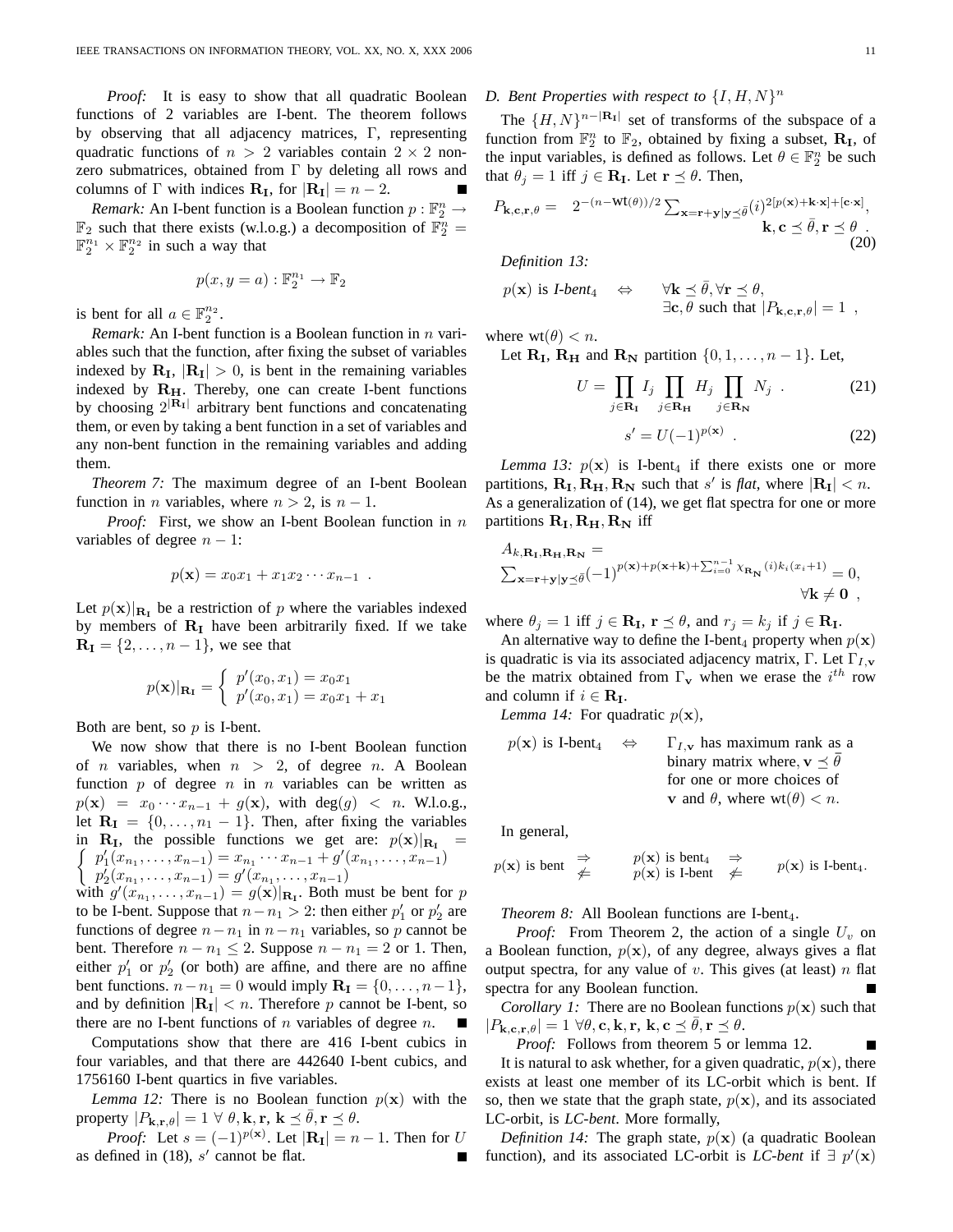For example, the bent function  $x_0x_1 + x_0x_2 + x_0x_3 + x_1x_2 +$  $x_1x_3 + x_2x_3$  is in the same LC-orbit as  $x_0x_1 + x_0x_2 + x_0x_3$ so, although  $x_0x_1 + x_0x_2 + x_0x_3$  is not bent, it is LC-bent.

In general, for  $p(x)$  quadratic,

$$
p(\mathbf{x})
$$
 is bent  $\Rightarrow$   $p(\mathbf{x})$  is LC-bent.

*Theorem 9:* Not all quadratic Boolean functions are LCbent.

*Proof:* By computation, the LC-orbit associated with the  $n = 6$ -variable Boolean function,  $x_0x_4 + x_1x_5 + x_2x_5 + x_3x_4 +$  $x_4x_5$  is not LC-bent.

By computation it was found that all quadratic Boolean functions of  $n \leq 5$  variables are LC-bent. Table I lists the orbit representatives for those orbits which are not LC-bent, for  $n = 2$  to 9, and provides a summary for  $n = 10$ , where the Boolean functions are presented in algebraic normal form (ANF) and abbreviated so that, say,  $ab, de, fg$  is short for  $x_a x_b + x_d x_e + x_f x_g$ . For those orbits which are not LC-bent we provide the maximum rank satisfied by a graph within the orbit.

| $\boldsymbol{n}$ | ANF for the orbit representative       | Max. Rank within Orbit |
|------------------|----------------------------------------|------------------------|
| $2 - 5$          |                                        |                        |
| 6                | 04, 15, 25, 34, 45                     |                        |
|                  |                                        |                        |
| 8                | 07, 17, 27, 37, 46, 56, 67             | 6                      |
|                  | 06, 17, 27, 37, 46, 56, 67             | 6                      |
|                  | 07, 17, 25, 36, 46, 57, 67             | 6                      |
|                  | 06, 17, 27, 36, 45, 46, 47, 56, 57, 67 | 6                      |
|                  | 07, 16, 26, 35, 45, 47, 67             | 6                      |
| 9                | 08, 18, 28, 38, 47, 57, 67, 78         | 6                      |
|                  | 08, 18, 26, 37, 47, 56, 68, 78         | 6                      |
| 10               | 08, 19, 29, 39, 49, 58, 68, 78, 89     | h                      |
|                  | 51 other orbits                        |                        |

TABLE I

REPRESENTATIVES FOR ALL LC-ORBITS WHICH ARE NOT LC-BENT FOR  $n = 2$  TO 10

*An interesting open problem is to characterise those graphs which are not LC-bent*.

### V. CONCLUSION

This paper has examined the spectral properties of Boolean functions with respect to the transform set formed by tensor products of the identity,  $I$ , the Walsh-Hadamard kernel,  $H$ , and the negahadamard kernel, N (the  $\{I, H, N\}^n$  transform set). In particular, the idea of a bent Boolean function was generalised to  $\{I, H, N\}^n$  and its subsets. Various theorems about the generalised bent properties of Boolean functions were established. It was shown how a quadratic Boolean function maps to a graph and it was shown how the local unitary equivalence of these graphs can be realised by successive application of the LC operation - local complementation - or, alternatively, by identifying a subset of the flat spectra with respect to  $\{I, H, N\}^n$ . For quadratic Boolean functions it was further shown how the  $\{I, H, N\}^n$  set of transform spectra could be characterised by looking at the ranks of suitably modified versions of the adjacency matrix. In part II [45], we apply this method to enumerate the flat spectra w.r.t.  $\{I, H\}^n$ ,  ${H, N}^n$  and  ${I, H, N}^n$  for certain concrete functions.

### APPENDIX I

# VARIOUS INTERPRETATIONS OF THE GRAPH STATES

In this section we summarise the different interpretations of graph states, following [7], [8], [9], [11], [14], [24], [25], [34], [38], [54], [55].

#### *A. Interpretation as a Graph*

Given a graph G on n vertices with adjacency matrix  $\Gamma$ , one defines n commuting Pauli operators

$$
K_{G_j} = \sigma_x^{(j)} \prod_{k \in \mathcal{N}_j} \sigma_z^{(k)}
$$
  
=  $\sigma_x^{(j)} \prod_{k=0}^{n-1} (\sigma_z^{(k)})^{\Gamma_{jk}}$ , (23)

where  $\sigma_x = \begin{pmatrix} 0 & 1 \\ 1 & 0 \end{pmatrix}$  and  $\sigma_z = \begin{pmatrix} 1 & 0 \\ 0 & -1 \end{pmatrix}$ , and the superindex  $(i)$  implies that the operator has the corresponding matrix on the  $i^{th}$  position in the tensor product and the identity elsewhere.

*Definition 15:* [28] Graph states associated with the nvertex graph,  $G$ , are the set of pure *n*-qubit quantum states that are stabilized by a stabilizer of hermitian operators,  $K_G$ , generated by  $\{K_{G_j}, 0 \le j < n\}.$ 

It follows that the pure state of n qubits,  $|\psi\rangle$ , is a graph state iff

$$
K_G|\psi\rangle = \pm |\psi\rangle.
$$

### *B. Interpretation as a Quadratic Boolean Function*

*Theorem 10:* [55] (Proposition 2.14). To within normalisation, a graph state can be represented by the pure state  $s = (-1)^p$ , where p is a quadratic Boolean function such that  $p = \sum_{j \leq k} \Gamma_{jk} x_j x_k + a(\mathbf{x})$ , where  $a(\mathbf{x})$  is an arbitrary affine Boolean function.

*Theorem 11:* A pure state  $s$  of  $n$  qubits is an eigenvector of a stabilizer of hermitian operators  $K_G$ , and hence a graph state, iff  $s = (-1)^p$ , with p a quadratic Boolean function.

*Proof:* To within normalisation, let  $s = m(\mathbf{x})\gamma^{p(\mathbf{x})}$ , where  $\gamma$  is a rth complex root of 1, r arbitrary but even, m :  $\mathbb{F}_2^n \to \mathbb{Z}$ , and  $p: \mathbb{F}_2^n \to \mathbb{Z}_r$ , such that  $s_i = m(\mathbf{x} = \mathbf{i})\gamma^{p(\mathbf{x} = \mathbf{i})}$ . We show that no state with non-constant magnitude,  $m$ , and/or algebraic degree, p, other than two (i.e. with  $deg(p) \neq 2$ ) can be an eigenvector for  $K_G$ .

Apply  $K_{G_v}$  to s. First, w.l.o.g., apply all phase-flips,  $\sigma_z$ , to the neighbours of qubit  $v$  to get

$$
s' = m(\mathbf{x})\gamma^{p(\mathbf{x}) + \frac{r}{2}\sum_k \Gamma_{vk}x_k}.
$$

Our question then reduces to: For what states,  $s'$ , can a subsequent bit-flip to qubit  $x_v$  take s' to s'' such that  $s'' = \lambda s$ , for some scalar coefficient,  $\lambda$ ? For the phase part, p can always be written as

$$
p(\mathbf{x}) = x_v \mathcal{N}_v(\mathbf{x}) + q(\mathbf{x}),
$$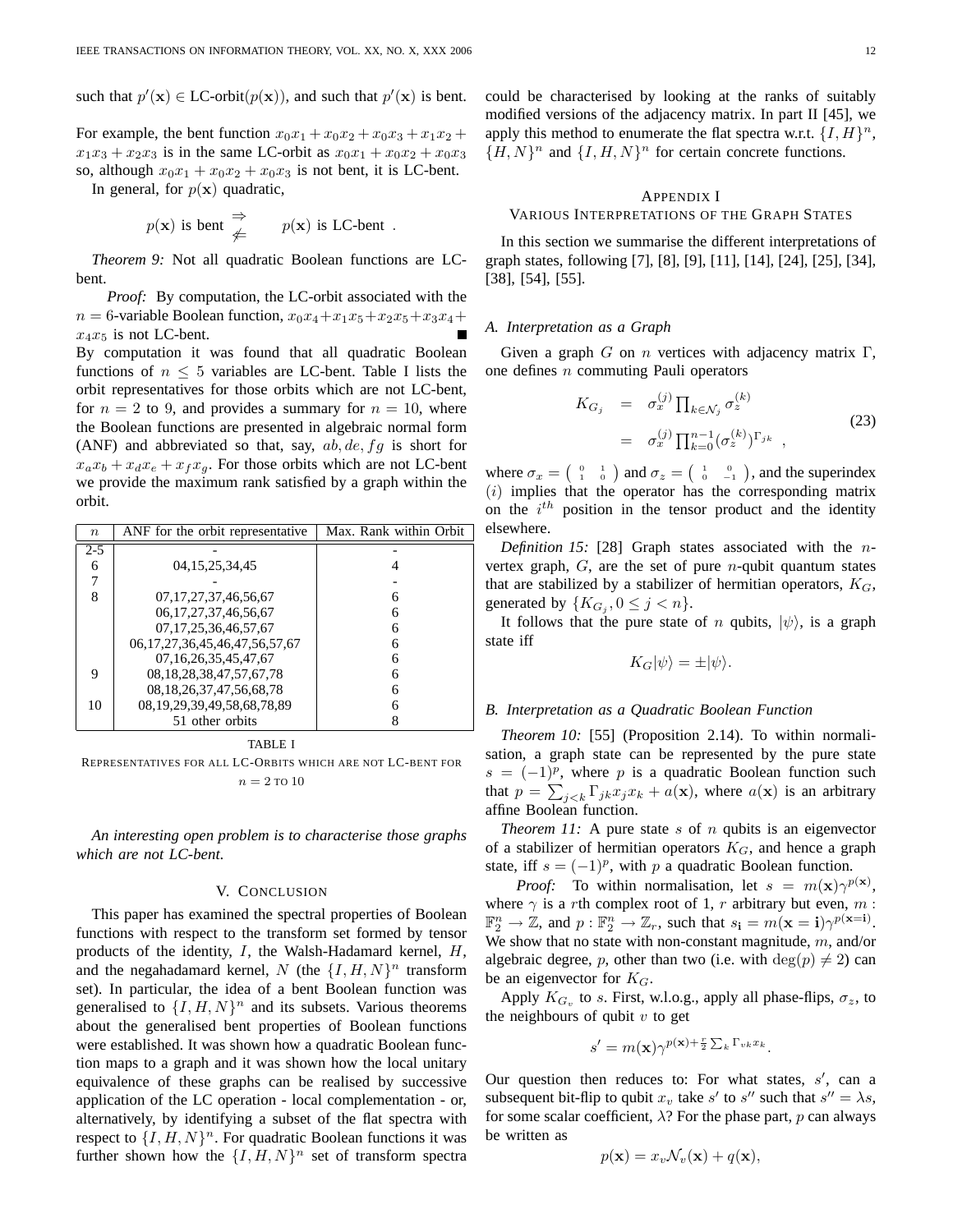where  $q(\mathbf{x})$  and  $\mathcal{N}_v(\mathbf{x})$  are independent of  $x_v$ . It follows that, considering bit-flip on  $v$ , (note that bit-flip is done mod 2 and the result embedded mod  $r$ ),

$$
p(x_0,...,x_v+1,...,x_{n-1}) - p(x_0,...,x_v,...,x_{n-1})
$$
  
=  $(1-2x_v) \mathcal{N}_v(\mathbf{x}).$ 

We therefore arrive at our first condition:

•  $s'' = \lambda s$  $0'' = \lambda s$  iff  $(1 - 2x_v) \mathcal{N}_v(\mathbf{x}) = \frac{-r}{2} \sum_k \Gamma_{vk} x_k +$ c, where  $c \in \mathbb{Z}_r$ . As the right-hand does not depend on  $x_v$ , it follows that  $2x_v\mathcal{N}_v(\mathbf{x})=0$ , implying that  $\mathcal{N}_v(\mathbf{x})$ is a Boolean function. Moreover, as the right-hand is of degree  $\leq 1$ , then  $\deg(\mathcal{N}_v) \leq 1$ .

If  $m(\mathbf{x})$  is dependent on  $x_v$  then  $m(\mathbf{x})$  must change after bit-flip on v (the bit positions are permuted); in that case,  $\frac{m'}{m}$ cannot be a constant, so s cannot be an eigenvector of  $K_{G_v}$ , and therefore cannot be an eigenvector of  $K_G$ . Therefore,

•  $m$  must be independent of  $x_v$ .

By considering the above two conditions over all qubits,  $v$ , we conclude that s can only be an eigenvector of  $K_G$  if  $m(\mathbf{x}) = 1$ and  $p(x)$  is quadratic, where the degree-2 monomials in  $p(x)$ are uniquely defined by Γ. The coefficients of p are  $\frac{-r}{2}$  (but for a constant that can be neglected), and so  $\gamma^{p(\mathbf{x})} = (-1)^{p_b(\mathbf{x})}$ , with  $p_b$  a quadratic Boolean function. The theorem is proved by observing that the set of all simple graphs is as large as the set of all homogenous quadratic functions.

### *C. Interpretation as a Quantum Error Correcting Code*

Let  $E$  be a 2*n*-dimensional binary vector space, whose elements are written as  $(a|b)$ , where  $a, b \in \mathbb{F}_2^n$ , and E is equiped with the (symplectic) inner product  $((a|b), (a'|b')) = a \cdot b' + a' \cdot b$ . Define the *weight* of  $(a|b) = (a_1, \ldots, a_n | b_1, \ldots, b_n)$  as the number of coordinates i such that at least one of the  $a_i$  or  $b_i$  is 1. The distance between two elements  $(a|b)$  and  $(a'|b')$  is defined to be the weight of their difference.

*Theorem 12:* [11] Let S be a  $(n - k)$ -dimensional linear subspace of E, contained in its dual  $S^{\perp}$  (with respect to the inner product), such that there are no vectors of weight less than d in  $S \backslash S^{\perp}$ . By taking an eigenspace of S (for any chosen linear character) we obtain a quantum error-correcting code mapping k qubits to n qubits that corrects  $\left[\frac{d-1}{2}\right]$  errors. Such a code is called an *additive quantum error-correcting code (QECC)*, and is described by its parameters,  $[[n, k, d]]$ , where d is the *minimal distance* of the code.

We show, later, that a  $[[n, 0, d]]$  QECC can be represented by a graph. First we re-express the QECC as a  $\mathbb{F}_4$  additive code.

### *D. Interpretation as a* F<sup>4</sup> *Additive Code*

From [11] we see how to interpret the binary space  $E$  as the space  $\mathbb{F}_4^n$  and thereby how to derive a QECC from an additive (classical) code over  $\mathbb{F}_4^n$ . Let  $\mathbb{F}_4 = \{0, 1, \omega, \bar{\omega}\}\$ , with  $\omega^2 =$  $\omega + 1$ ,  $\omega^3 = 1$ ; and conjugation defined by  $\bar{\omega} = \omega^2 = \omega + 1$ . The *Hamming weight* of a vector in  $\mathbb{F}_4^n$ , written  $wt(u)$ , is the number of non-zero components, and the *Hamming distance* between  $u, u' \in \mathbb{F}_4^n$  is  $dist(u, u') = wt(u + u')$ . Define the *trace function* as:  $tr(x)$ :  $\mathbb{F}_4 \to \mathbb{F}_2$ ,  $tr(x) = x + \bar{x}$ . To each

vector  $v = (a|b) \in E$  we associate the vector  $\phi(v) = a\omega + b\bar{\omega}$ . The weight of v is the Hamming weight of  $\phi(v)$ , and the distance between two vectors in  $E$  is the Hamming distance of their images. If S is a subspace of E then  $C = \phi(S)$  is a subset of  $\mathbb{F}_4^n$  that is closed under addition (defining thus an additive code). The *trace inner product* of  $u, v \in \mathbb{F}_4^n$  is

$$
u * v = Tr(u \cdot \bar{v}) = \sum_{i=1}^{n} (u_i \bar{v_i} + \bar{u_i} v_i) ,
$$

Define the *dual code*  $C^{\perp}$  as

$$
C^{\perp} = \{ u \in \mathbb{F}_4^n : u \star v = 0 \,\,\forall v \in C \} \,.
$$

Now one can reformulate Theorem 12.

*Theorem 13:* Let C be an additive self-orthogonal subcode of  $\mathbb{F}_4^n$ , containing  $2^{n-k}$  vectors, such that there are no vectors of weight  $\langle d \text{ in } C \setminus C^{\perp}$ . Then any eigenspace of  $\phi^{-1}(C)$  is a QECC with parameters  $[[n, k, d]]$ .

By Glynn (see [24], [25]), we have: Let  $S$  be a stabilizer matrix, that is  $(n - k) \times n$  over  $\mathbb{F}_4$  and such that its rows are  $\mathbb{F}_2$ -linearly independent. Then we define a QECC with parameters  $[[n, k, d]]$  as the set of all  $\mathbb{F}_2$ -linear combinations of the rows of S. The code is *self-dual* when  $k = 0$ .

#### *E. The QECC as a Graph via Projective Geometry*

Assume that each column of  $S$  contains at least two nonzero values, for the columns that do not have this property may be deleted to obtain a better code. Following [24], a self-dual quantum code  $[[n, 0, d]]$  corresponds to a graph on n vertices, which may be assumed to be connected if the code is indecomposable. Let  $PG(m, q)$  be the finite projective space defined from the vector space of rank  $m + 1$  over the field  $\mathbb{F}_q$ . Then the *Grassmannian* of lines of  $PG(n-1, 2), G_1(PG(n-1, 2)),$ regarded as a variety immersed in PG( $\binom{n}{2}$ , 2) is as follows: each line  $l_i$  is defined by two points,  $a_i$  and  $b_i$ . We associate to the set of lines all products  $a_i b_j + a_j b_i$ ,  $i \neq j \pmod{2}$ . Define a mapping from a column of an  $n \times n$  stabilizer matrix S over  $\mathbb{F}_4$  to a vector of length  $\begin{pmatrix} n \\ 2 \end{pmatrix}$ 2 with coefficients in  $\mathbb{F}_2$ : We write each column over  $\mathbb{F}_4$  as  $a + b\omega$ , where  $a, b \in$  $\mathbb{F}_2^n$ .

| $x_1$<br>$x_2$ |   | $a_1$<br>$a_2$ |                   | О٢ |  |
|----------------|---|----------------|-------------------|----|--|
| ٠<br>$x_n$     | Ξ | $a_n$          | - 1<br>- $\omega$ |    |  |

Taking all  $2\times 2$  subdeterminants found when we put the two vectors into a matrix, we get the points of the Grassmannian. A point in  $G_1(PG(n-1,2)) \equiv$  a line in  $PG(n-1,2) \equiv$ a column of length n over  $\mathbb{F}_4$  (with at least two different non-zero components). A quantum self-dual code  $[[n, 0, d]]$ corresponds to some set of *n* lines that generate  $PG(n-1, 2)$ . As each line of  $PG(n-1, 2)$  corresponds to a (star) kind of graph, the set corresponds to a graph in  $n$  vertices.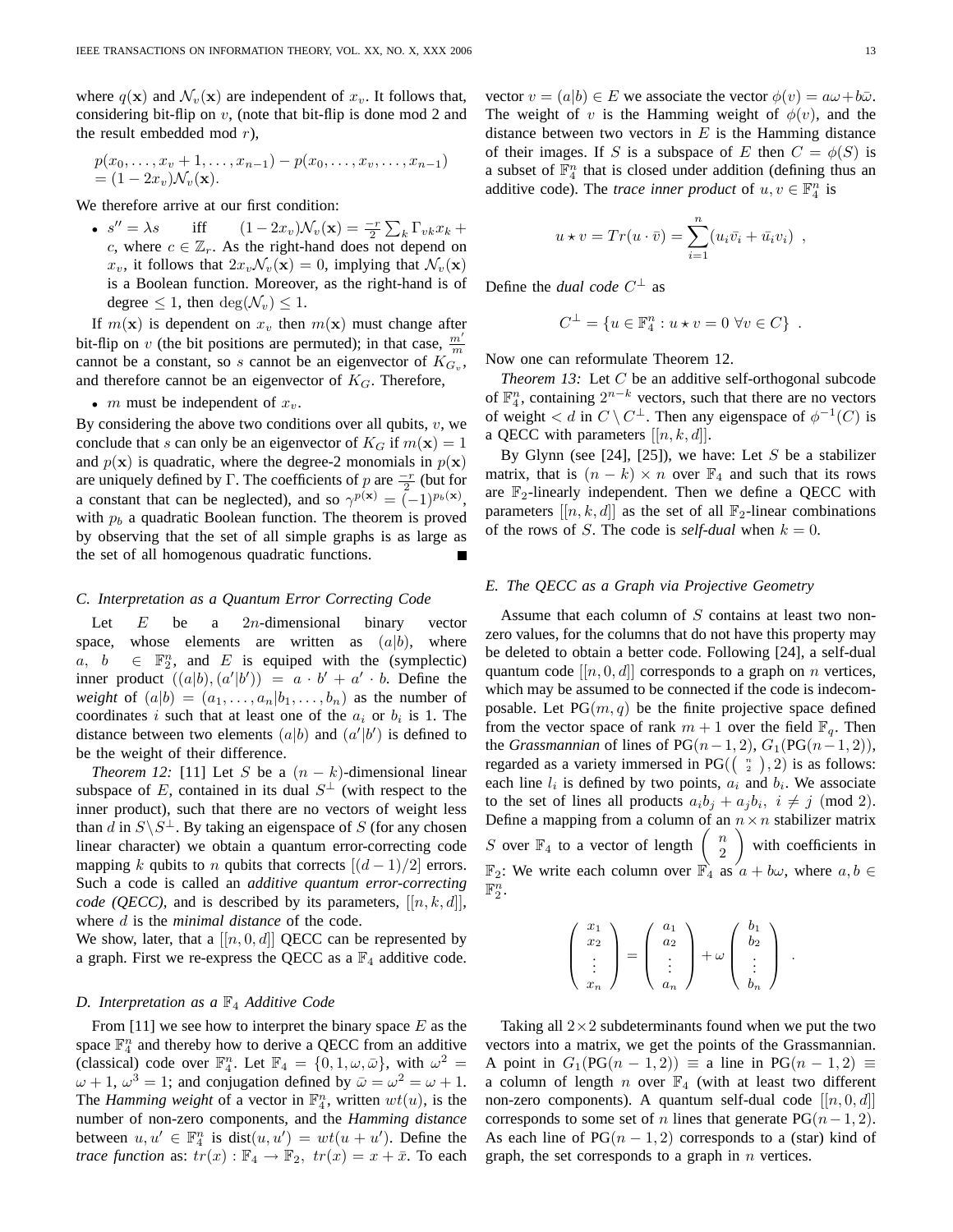### *F. Interpretation as a Generator Matrix over*  $\mathbb{F}_2$  *and over*  $\mathbb{F}_4$

From any connected graph we obtain an indecomposable code. Let  $\Gamma$  be the adjacency matrix of a graph G in n variables. Then,  $G_T = (I | \Gamma)$  (where I is the  $n \times n$  identity matrix) is the generator matrix of a binary linear code [54]. In other words,

$$
G_T = \left( \begin{array}{cccccc} 1 & 0 & \dots & 0 & 0 & a_{01} & \dots & a_{0n} \\ 0 & 1 & \dots & 0 & a_{01} & 0 & \dots & a_{1n} \\ \vdots & \vdots & \ddots & \vdots & \vdots & \vdots & \ddots & \vdots \\ 0 & 0 & \dots & 1 & a_{0n} & a_{1n} & \dots & 0 \end{array} \right)
$$

generates a code over  $\mathbb{F}_2^n$ . Alternatively, we can interpret  $G_T$  as a generating matrix of an additive code over  $\mathbb{F}_4^n$ , as follows [11]:

$$
G = \Gamma + \omega I = \begin{pmatrix} \omega & a_{01} & \dots & a_{0n} \\ a_{01} & \omega & \dots & a_{1n} \\ \vdots & \vdots & \ddots & \vdots \\ a_{0n} & a_{1n} & \dots & \omega \end{pmatrix}
$$

is the generating matrix of an additive code over  $\mathbb{F}_4^n$ . Different graphs may define the same code, but this relation is 1-1 with respect to LC-equivalence between graphs, as defined in section II. Of the two interpretations,  $G_T$  and G, the interpretation using G more precisely reflects the properties of the graph state.

#### *G. Interpretation as a Modified Adjacency Matrix over*  $\mathbb{Z}_4$

Define from a graph with adjacency matrix,  $\Gamma$ , the generating matrix of an additive code over  $\mathbb{Z}_4^n$  as  $2\Gamma + I$ . This code has the same weight distribution over  $\mathbb{Z}_4^n$  as  $\Gamma + \omega I$  over  $\mathbb{F}_4^n$ . Once again, LC-equivalent graphs define equivalent  $\mathbb{Z}_4$ additive codes.

#### *H. Interpretation as an Isotropic System*

The graph state can also be viewed as an isotropic system (see [7], [9], [8], [14], [34]).

Let A be a 2-dimensional vector space over  $\mathbb{F}_2$ . For  $x, y \in$ A, define a bilinear form,  $\langle , \rangle$ , by

$$
\langle x, y \rangle = \begin{cases} 1 & \text{if } x \neq y, x \neq 0 \text{ and } y \neq 0 \\ 0, & \text{otherwise} \end{cases}
$$

Let V be a finite set. Define the space of  $\mathbb{F}_2$ homomorphisms  $A^V: V \to A$ . Define in this  $\mathbb{F}_2$ -vector space a bilinear form as:

$$
\text{for} \ \phi, \psi \in A^V, \ <\phi, \psi>=\sum_{v\in V}<\phi(v), \psi(v)>\ \ (\text{mod}\ 2)\enspace .
$$

*Definition 16:* Let L be a subspace of  $A<sup>V</sup>$ . Then,  $I =$  $(V, L)$  is an *isotropic system* if dim  $(L) = |V|$  and  $\langle \phi, \psi \rangle =$  $0 \forall \phi, \psi \in L.$ 

For a graph  $G, V(G)$  denotes the set of vertices of G. If  $v \in V(G)$ ,  $\mathcal{N}(v)$  denotes the *neighbourhood* of vertex v, that is, the set of all its neighbours. For  $P \subseteq V$ , we set  $\mathcal{N}(P) =$  $\sum_{v \in P} \mathcal{N}(v)$ . Let  $K = \{0, x, y, z\}$  be the Klein group, which is a 2-dimensional vector space, and set  $K' = K \setminus \{0\}$ . Note that  $x + y + z = 0$ .

*Lemma 15:* ([9]) Let G be a simple graph with vertex set V. Let  $\phi, \psi \in K^{\prime V}$  such that  $\phi(v) \neq \psi(v)$   $\forall v \in V$ , and set  $L = {\phi(P) + \psi(N(P))}$  :  $P \subseteq V$ . Then  $S = (V, L)$  is an isotropic system.

The triple  $\Pi = (G, \phi, \psi)$  is called a *graphic presentation* of S.

For  $\phi \in K^V$ , we set  $\widehat{\phi} = {\phi(P) : P \subseteq V}$ .  $\widehat{\phi}$  is a vector subspace of  $K^V$ .

*Definition 17:* For  $\psi \in K^{\prime V}$ , the restricted Tutte-Martin polynomial  $m(S, \psi; x)$  is defined by

$$
m(I, \psi; x) = \sum (x - 1)^{\dim(L \cup \widehat{\phi})}
$$

,

where the sum is over  $\phi \in K^{\prime V}$  such that  $\phi(v) \neq \psi(v)$ ,  $v \in$  $V$ .

*Theorem 14:* ([9]) If  $G$  is a simple graph and  $I$  is the isotropic system defined by a graphic presentation  $(G, \phi, \psi)$ , then

$$
q(G; x) = m(I, \phi + \psi; x) ,
$$

where  $q(G; x)$  is the interlace polynomial of G.

We mention the interlace polynomial and its relation to our work in [46], [50].

# *I. Interpretation of a Bipartite Graph State as a Binary Linear Code*

Quadratic ANFs, as represented by bipartite graphs, have an interpretation as binary linear codes [38]: Let  $T_{C}$ ,  $T_{C^{\perp}}$  be a bipartite splitting of  $\{0, \ldots, n-1\}$ , and let us partition the variable set **x** as  $\mathbf{x} = \mathbf{x_C} \cup \mathbf{x_{C^{\perp}}}$ , where  $\mathbf{x_C} = \{x_i : i \in \mathbf{T_C}\},\$ and  $\mathbf{x}_{\mathbf{C}^{\perp}} = \{x_i : i \in \mathbf{T}_{\mathbf{C}^{\perp}}\}$ . Let  $p(\mathbf{x}) = \sum_k q_k(\mathbf{x_C}) r_k(\mathbf{x_{C^{\perp}}})$ , where  $deg(q_k(\mathbf{x_C})) = deg(r_k(\mathbf{x_{C^{\perp}}})) = 1 \ \forall k$  (clearly, such a function corresponds to a bipartite graph), and let  $s(\mathbf{x}) =$  $(-1)^{p(x)}$ . Then the action of the transform  $\prod_{i \in \mathbf{T}} H_i$ , with  $\mathbf{T} = \mathbf{T_C}$  or  $\mathbf{T_{C^{\perp}}}$ , on  $s(\mathbf{x})$  gives  $s'(\mathbf{x}) = m(\mathbf{x})$ , with m the ANF of a Boolean function.  $s'$  is the binary indicator for a binary linear  $[n, n - |T|, d]$  error correcting code. <sup>10</sup>

# APPENDIX II

# FURTHER SPECTRAL SYMMETRIES OF BOOLEAN FUNCTIONS WITH RESPECT TO  $\{I, H, N\}^n$

The *power spectrum* of the WHT of a Boolean function is invariant to within a re-ordering of the spectral elements after an invertible affine transformation of the variables of the Boolean function  $11$ . This implies that bent Boolean functions remain bent after affine transform. However, the set of  $\{I, H, N\}^n$  power spectra are not an invariant of affine transformation.

Let  $\mathbf{Q} = {\mathbf{q}_{II..., I}, \mathbf{q}_{HI..., I}, \mathbf{q}_{NI..., I}, \mathbf{q}_{IN..., I}, \dots, \mathbf{q}_{NN...N}}$ be the set of  $3^n$  multi-sets,  $q_{**...*}$ , where each q comprises  $2^n$  power spectral values of a length  $2^n$  vector w.r.t. a specific transform in  $\{I, H, N\}^n$ .

Let  $\mathbf{S} = \mathbf{q}_{II...I} \cup \mathbf{q}_{HI...I} \cup \mathbf{q}_{NI} \cup \mathbf{q}_{IN} \dots I \cup \dots$ ,  $\mathbf{q}_{NN} \dots N$ be the multi-set of  $3^n \times 2^n$  power spectral values of a vector,

<sup>10</sup>There is also an equivalent interpretation of bipartite graphs as *binary matroids* (e.g. [12]).

<sup>&</sup>lt;sup>11</sup>The *power* of the  $k^{th}$  spectral element,  $P_k$ , is given by  $|P_k|^2$ , where  $P_k$ is defined in (11).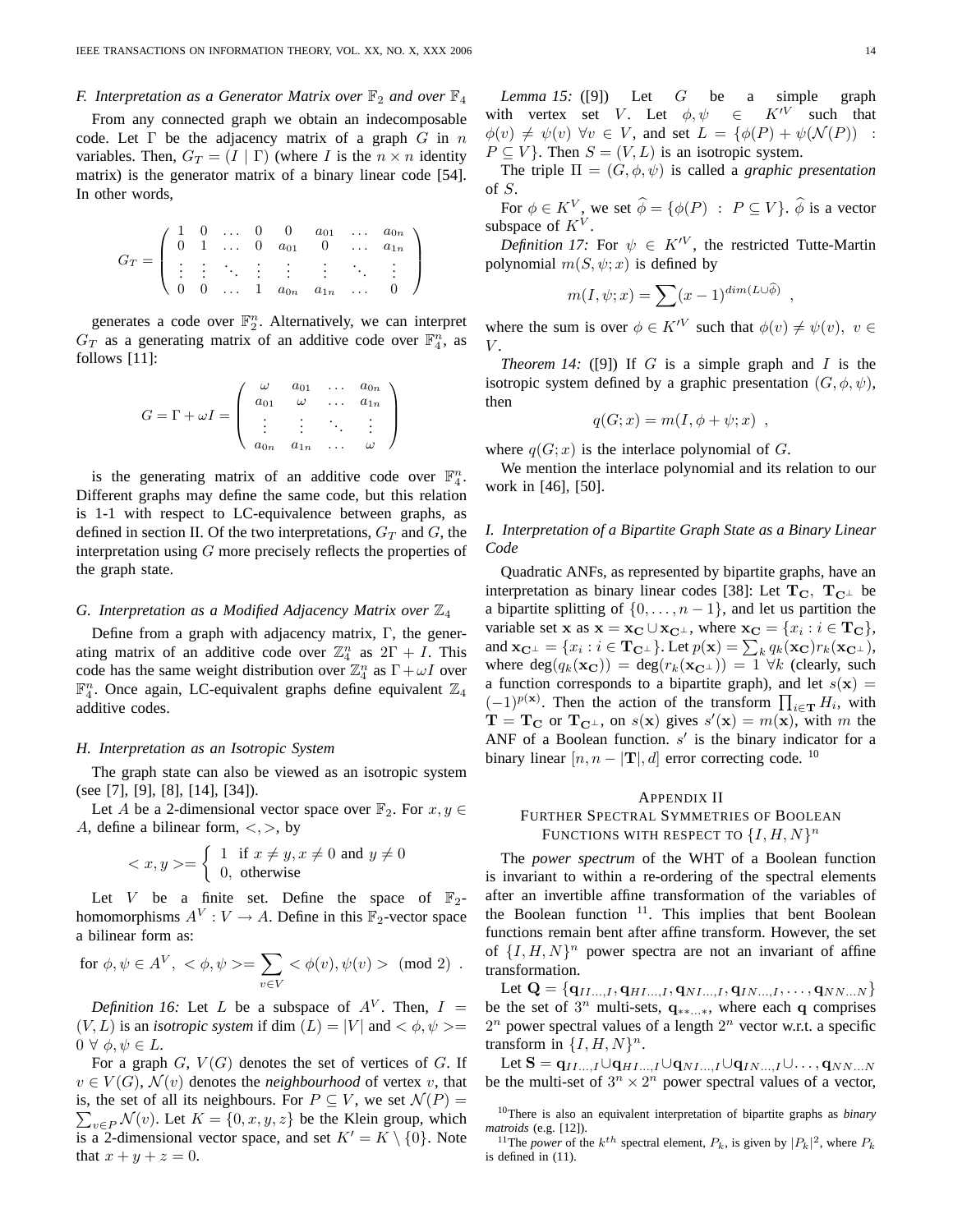being the union of all multi-sets, q, w.r.t. transforms in the transform set  $\{I, H, N\}^n$ .

In this section we ascertain for which transformations of the input vector (other than LC), Q and/or S are invariant. If Q is invariant under some transformation of the input vector, then S is also invariant under the same transformation.

We emphasise that Q and S, are not ordered, nor do they contain phase information as we are dealing with power values.

The following is clear.

*Lemma 16:* Let  $p(x)$  be a Boolean function of any degree over *n* variables.

Let  $\pi(\mathbf{x}) = (x_{\pi(0)}, x_{\pi(1)}, \dots, x_{\pi(n-1)})$  be a permutation of Boolean variables, x. Then S of  $(-1)^{p(x)}$  and of  $(-1)^{p(\pi(x))}$ are identical.

From the discussion of sections III-C and III-D it is evident that S is LC-invariant for a quadratic Boolean function. More generally, we have the following lemma.

*Lemma 17:* Let  $p(x)$  be a Boolean function of any degree over *n* variables. Let  $U \in \mathbb{C}_n$ . Then **S** of  $(-1)^p$  and of  $U(-1)^p$  are identical.

We now identify special cases of lemma 17.

*Lemma 18:* Let  $p(x)$  be a Boolean function of any degree over *n* variables. Then both **Q** and **S** of  $(-1)^{p(x)}$  and of  $(-1)^{p(x+a)}$  are identical, where  $\mathbf{a} \in \mathbb{F}_2^n$ .

*Proof:* Replacing  $x_j$  with  $x_j + 1$  within any  $p(x)$  is equivalent to the action of the bit-flip operator,  $\sigma_x = \begin{pmatrix} 0 & 1 \\ 1 & 0 \end{pmatrix}$ , at position j of the transform on  $(-1)^{p(x)}$ , applying I in all other positions.

From (10), we can rewrite  $H\sigma_x$  as  $\sigma_zH$ . In other words, a bit-flip (or periodic shift) followed by the action of  $H$  is identical to the action of  $H$  followed by a phase-flip. (This is well-known to quantum code theorists). The final phase-flip is a member of the set  $D_1$  (see Section III) so does not change the magnitude of the spectral values produced by  $H$ . Therefore the power spectra produced by  $H$  is invariant to prior periodic shift.

We can rewrite  $N\sigma_x$  as  $-\sigma_y N$ . In other words, a bit-flip (or periodic shift) followed by the action of  $N$  is identical to the action of N followed by a member of  $D_1$ . Therefore the power spectra produced by  $N$  is invariant to prior periodic shift.

The above argument is trivial with respect to  $I$ . In all three cases, the transform kernel,  $I, H$ , or  $N$ , remains unchanged after passing the bit-flip through the kernel. So both Q and S are invariant to such a transformation. The argument extends naturally to  $\{I, H, N\}^n$ .

*Lemma 19:* Let  $p(x)$  be a Boolean function of any degree. Then both Q and S of  $(-1)^{p(x)}$  and of  $(-1)^{p(x)+l(x)}$  are identical, where  $l$  is any affine Boolean function of its arguments.

*Proof:* The argument follows similarly to that for lemma 18, by appealing to (10) for a prior phase-flip.

*Lemma 20:* Let  $p(x)$  be a Boolean function of any degree over *n* variables. The output of *p* can be lifted to  $\mathbb{Z}_4$  by replacing p with 2p. Let  $l(\mathbf{x}) : \mathbb{F}_2^n \to \mathbb{Z}_4$  be any generalised affine Boolean function outputting to  $\mathbb{Z}_4$ , such that 2 does not divide l. Then S of  $i^{2p(x)}$  and of  $i^{2p(x)+l(x)}$  are identical, but Q is not kept invariant.

*Proof:* The argument follows similarly to those for lemmas 18 and 19, but this time the prior phase-flip is of the form  $\begin{pmatrix} 1 & 0 \\ 0 & \pm i \end{pmatrix}$  or  $\begin{pmatrix} 0 & 1 \\ \pm i & 0 \end{pmatrix}$ . From (10) one can ascertain that the transformations under consideration are in the set  $D''$ , and therefore the roles of  $H$  and  $N$  are swapped when any such transformation is passed through  $H$  or  $N$ . So  $Q$  is not kept invariant, whilst S is.

Let  $p(x)$  be a Boolean function of *any* degree over *n* variables. Let us lift p to  $\mathbb{Z}_4$ . We perform a combination of affine offset and periodic shift on  $2p(x)$  by the following operation:

$$
2p(\mathbf{x}) \Rightarrow 2p(\mathbf{x} + \mathbf{a}) + \mathbf{c} \cdot \mathbf{x} + d, \quad (\text{mod } 4)
$$

where  $\mathbf{a} \in \mathbb{F}_2^n$ ,  $\mathbf{c} \in \mathbb{Z}_4^n$ ,  $d \in \mathbb{Z}_4$ , and ':' is the scalar product. By lemmas 18, 19, and 20, the resultant function has the same S as  $2p(x)$  mod 4. The symmetries generated by affine offset and periodic shift include the symmetries generated by any combination of certain constaperiodic shifts, because we perform these constaperiodic shifts on  $p(x)$  by the following operation:

$$
p(\mathbf{x}) \Rightarrow 2p(\mathbf{x} + \mathbf{a}) + \mathbf{c} \cdot \mathbf{x} - \text{wt}(\mathbf{c}), \quad \mathbf{c} \preceq \mathbf{a} ,
$$

where  $\mathbf{a} \in \mathbb{F}_2^n$ ,  $\mathbf{c} \in \mathbb{Z}_4^n$ , ' $\mathbf{c} \preceq \mathbf{a}$ ' means that  $c_i = 0$  if  $a_i = 0$ ,  $\forall i$  (i.e. *a covers c*), and wt(**c**) is the sum of the elements of c, mod 4. The one positions in a identify variables  $x_i$ which are to undergo constaperiodic shift, and the non-zero positions in c identify the variables  $x_i$  which are to undergo periodic, constaperiodic, negaperiodic, or constaperiodic shift if  $c_i = 0, 1, 2$  or 3, respectively. The constaperiodic symmetry is induced by  $\{H, N\}^n$  and can be generalised to a fixed-constaperiodic symmetry w.r.t.  $\{I, H, N\}^n$ , where the  $\{I, H, N\}^n$  spectra encapsulate the fixed-aperiodic properties of  $p$ , as discussed further in [17] and [41].

#### ACKNOWLEDGMENT

The authors would like to thank the anonymous reviewers who helped to improve the quality of this manuscript. Thanks also to the reviewer who suggested the remarks leading up to theorem 7.

#### **REFERENCES**

- [1] M. Aigner and H. van der Holst, "Interlace Polynomials", *Linear Algebra and its Applications*, **377**, pp. 11–30, 2004.
- [2] R. Arratia, B. Bollobas, and G. B. Sorkin, "The Interlace Polynomial: a new graph polynomial", *Proceedings of the Eleventh Annual ACM–SIAM Symposium on Discrete Algorithms (San Francisco, CA)*, pp. 237–245, Jan. 2000.
- [3] R. Arratia, B. Bollobas, D. Coppersmith, and G. B. Sorkin, "Euler Circuits and DNA Sequencing by Hybridization", *Disc. App. Math.*, **104**, pp. 63–96, 2000.
- [4] R. Arratia, B. Bollobas, and G. B. Sorkin, "The Interlace Polynomial of a Graph", *J. Combin. Theory Ser. B*, **92**, 2, pp. 199–233, 2004. http://arxiv.org/abs/math/0209045, v2, 13 Aug. 2004.
- [5] R. Arratia, B. Bollobas, and G. B. Sorkin, "Two-Variable Interlace Polynomial", *Combinatorica*, **24**, 4, pp. 567–584, 2004. http://arxiv.org/abs/math/0209054, v3, 13 Aug. 2004.
- [6] H. -J. Briegel and R. Raussendorf, "Persistent Entanglement in Arrays of Interacting Particles", *Physical Review Letters*, **86**, 910 2001. http://xxx.soton.ac.uk/pdf/quant-ph/0004051.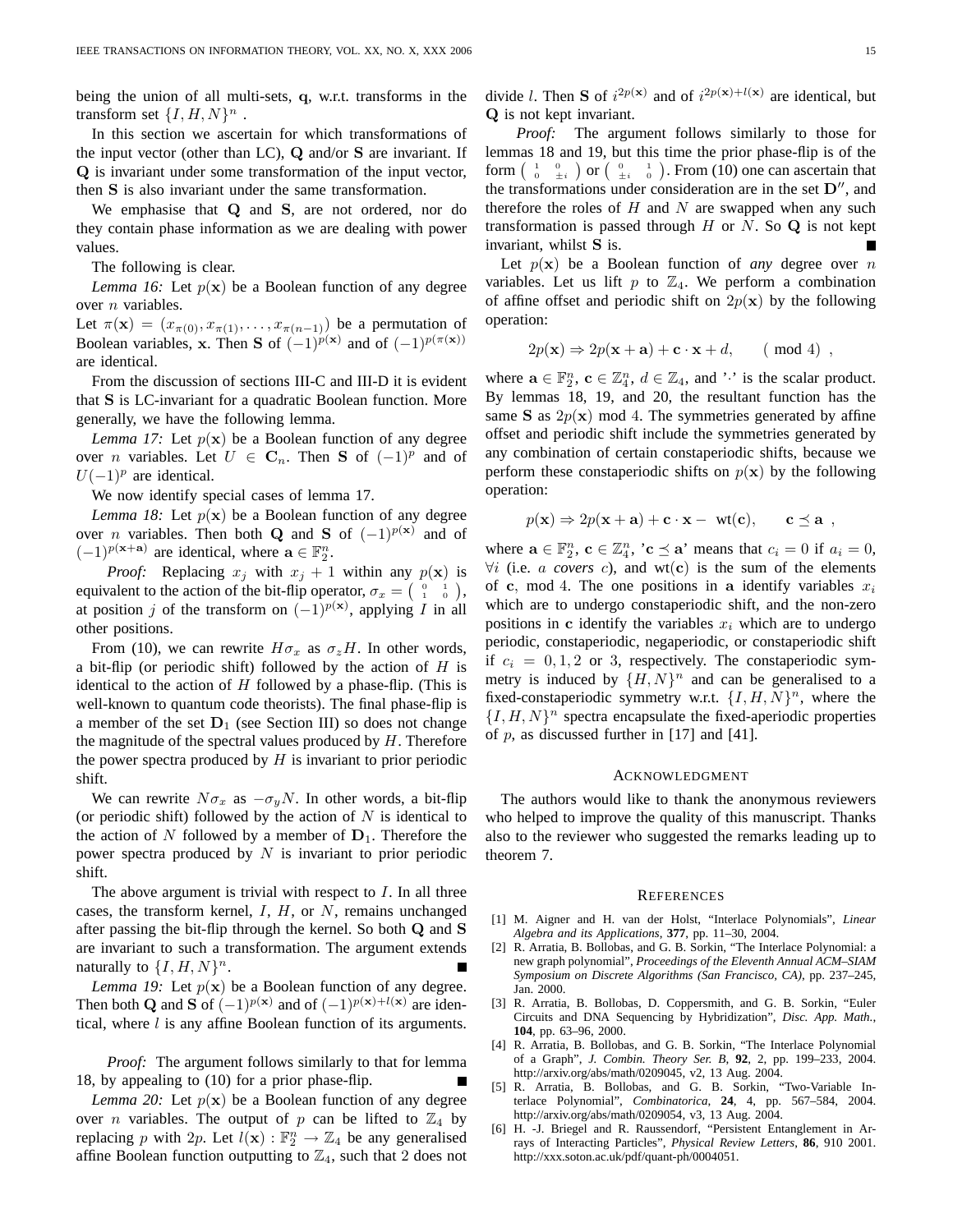- [7] A. Bouchet, "Isotropic Systems", *European J. Combin.*, **8**, pp. 231–244, 1987.
- [8] A. Bouchet, "Transforming trees by succesive local complementations", *J. Graph Theory*, **12**, pp. 195-207, 1988.
- [9] A. Bouchet, "Graphic Presentation of Isotropic Systems", *J. Combin. Theory B*, **45**, pp. 58–76, 1988.
- [10] A. Bouchet, "Tutte-Martin Polynomials and Orienting Vectors of Isotropic Systems", *Graphs Combin.*, **7**, pp. 235–252, 1991.
- [11] A. R. Calderbank, E. M. Rains, P. W. Shor and N. J. A. Sloane, "Quantum Error Correction Via Codes Over GF(4)", *IEEE Trans. on Inform. Theory,* **44**, pp. 1369–1387, 1998, http://xxx.soton.ac.uk/abs/quantph/9608006.
- [12] P. J. Cameron, "Cycle Index, Weight Enumerator, and Tutte Polynomial", *Electronic Journal of Combinatorics*, **9**, 2, 2002.
- [13] C. Carlet, "Two New Classes of Bent Functions", *Advances in Cryptology - EUROCRYPT'93, Lecture Notes in Computer Science, Springer-Verlag*, **765**, pp. 77–101, 1994.
- [14] B. Courcelle and S. Oum, "Vertex-minors, Monadic Second-order Logic and Seese's Conjecture", *To appear in J. comb. Theory B*, 2006. http://www.labri.fr/perso/courcell/Textes/BC-Oum(2006).pdf.
- [15] L. E. Danielsen, "Database of Self-Dual Quantum Codes", *http://www.ii.uib.no/˜larsed/vncorbits/*, 2004.
- [16] L. E. Danielsen, "On Self-Dual Quantum Codes, Graphs, and Boolean Functions", *Master's Thesis, University of Bergen*, March, 2005. http://arxiv.org/abs/quant-ph/0503236.
- [17] L. E. Danielsen, T. A. Gulliver and M. G. Parker, "Aperiodic Propagation Criteria for Boolean Functions", *Inform. Comput.*, **204**, 5, pp. 741–770, May 2006. http://www.ii.uib.no/~matthew/apcpaper.pdf.
- [18] L. E. Danielsen and M. G. Parker, "Spectral Orbits and Peakto-Average Power Ratio of Boolean Functions with respect to the  ${I, H, N}^n$  Transform", *SETA'04, Sequences and their Applications, Seoul, Proceedings of SETA04, October 2004, Lecture Notes in Computer Science, Springer-Verlag*, LNCS **3486**, pp. 373–388, 2005. http://www.ii.uib.no/˜matthew/seta04-parihn.ps.
- [19] L. E. Danielsen and M. G. Parker, "On the classification of all self-dual additive codes over GF(4) of length up to 12",, *Journal of Combinatorial Theory, Series A*, Available online, 10 Jan. 2006, http://arxiv.org/abs/math.CO/0504522.
- [20] J. F. Dillon, "Elementary Hadamard Difference Sets", *Ph.D. Dissertation, Univ. Maryland, College Park*, 1974.
- [21] H. Dobbertin, "Construction of Bent Functions and Balanced Functions with High Nonlinearity", *Fast Software Encryption, Lecture Notes in Computer Science, Springer-Verlag* LNCS **1008**, pp. 61–74, 1994.
- [22] D. Fon-der-Flaas, "On Local Complementation of Graphs", *A. Hajnal, L. Lovasz, V.T. Sos (Eds.), Combinatorics (Eger, 1987), Colloquia Mathematica Societatis Janos Bolyai, North-Holland, Amsterdam*, **52**, pp. 257–266, 1988.
- [23] H. de Fraysseix, "Local Complementation and Interlacement Graphs", *Discrete Math.*, **33**, pp. 29–35, 1981.
- [24] D. G. Glynn, "On Self-Dual Quantum Codes and Graphs", *Submitted to the Electronic Journal of Combinatorics*, http://homepage.mac.com/dglynn/quantum files/Personal3.html, April 2002.
- [25] D. G. Glynn, T. A. Gulliver, J. G. Maks and M. K. Gupta, *The Geometry of Additive Quantum Codes - Connections with Finite Geometry,* submitted to Springer-Verlag, 2004.
- [26] M. Grassl, A. Klappenecker and M. Rötteler, "Graphs, Quadratic Forms, and Quantum Codes", Proc. IEEE Int. Symp. on Inform. Theory, Lausanne, Switzerland, June 30-July 5, 2002.
- [27] M. Grassl, "Bounds on dmin for additive  $[[n, k, d]]$  QECC", http://iakswww.ira.uka.de/home/grassl/QECC/TableIII.html, Feb. 2003.
- [28] M. Hein, J. Eisert and H. J. Briegel, "Multi-Party Entanglement in Graph States", *Phys. Rev. A*, **69**, 6, 2004. http://xxx.soton.ac.uk/abs/quantph/0307130.
- [29] G. Höhn, "Self-Dual Codes over the Kleinian Four Group", Mathematische Annalen, **327**, pp. 227–255, 2003.
- [30] A. Klappenecker and M. Rötteler, "Clifford Codes", Chapter 10, Math**ematics of Quantum Computation**, R. Brylinski, G. Chen (eds.), CRC Press, 2002.
- [31] Nils Gregor Leander, "Monomial Bent Functions", *IEEE Trans. Inform. Theory*, **52**, 2, pp. 738–743, Feb. 2006.
- [32] F. J. MacWilliams and N. J. A. Sloane, **The Theory of Error-Correcting Codes**, Amsterdam: North-Holland, 1977.
- [33] W. Meier, O. Staffelbach, "Nonlinearity Criteria for Cryptographic Functions", *Advances in Cryptology - EUROCRYPT'89, Lecture Notes in Computer Science, Springer-Verlag*, LNCS **434**, pp. 549–562, 1990.
- [34] J. Monaghan, I. Sarmiento, "Properties of the interlace polynomial via isotropic systems", http://academics.smcvt.edu/jellis-monaghan/#Papers
- [35] M. G. Parker, "The Constabent Properties of Golay-Davis-Jedwab Sequences", *Int. Symp. Inform. Theory, Sorrento, Italy*, p. 302, June 25–30, 2000. http://www.ii.uib.no/˜matthew/BentGolayISIT.ps
- [36] M. G. Parker, "Even Length Binary Sequence Families with Low Negaperiodic Autocorrelation", *AAECC-14, Nov 26–30, Melbourne, Australia, Lecture Notes in Computer Science,*, LNCS **2227**, pp. 200– 209, 2001. http://www.ii.uib.no/˜matthew/NPAutMel4.ps
- [37] M. G. Parker, "Quantum Factor Graphs", *Annals of Telecom.*, pp. 472–483, July-Aug 2001, (originally 2nd Int. Symp. on Turbo Codes and Related Topics, Brest, France Sept 4–7, 2000), http://xxx.soton.ac.uk/ps/quant-ph/0010043.
- [38] M. G. Parker and V. Rijmen, "The Quantum Entanglement of Binary and Bipolar Sequences", short version in *Sequences and Their Applications*, Discrete Mathematics and Theoretical Computer Science Series, Springer-Verlag, 2001, long version at http://xxx.soton.ac.uk/abs/quantph/0107106 or http://www.ii.uib.no/˜matthew/BergDM3.ps, June 2001.
- [39] M. G. Parker and C. Tellambura, "A Construction for Binary Sequence Sets with Low Peak-to-Average Power Ratio", *Technical Report No 242, Dept. of Informatics, University of Bergen, Norway*, http://www.ii.uib.no/publikasjoner/texrap/ps/2003-242.ps, Feb 2003.
- [40] M. G. Parker, "Generalised S-Box Nonlinearity", *NESSIE Public Document - NES/DOC/UIB/WP5/020/A*, https://www.cosic.esat.kuleuven.ac.be/nessie/reports/phase2/SBoxLin.pdf, 11 Feb, 2003.
- [41] M. G. Parker, "Univariate and Multivariate Merit Factors", *Proceedings of SETA04, Lecture Notes in Computer Science,*, LNCS **3486**, pp. 72– 100, 2005. http://www.ii.uib.no/˜matthew/seta04-mf.pdf
- [42] Laurent Poinsot and Sami Harari, "Generalized Boolean Bent Functions", *INDOCRYPT 2004, Lecture Notes in Computer Science, A. Canteaut and K. Viswanathan (Eds), Springer*, LNCS **3348**, pp. 107– 119, 2004.
- [43] R. Raussendorf and H. -J. Briegel, "Quantum Computing via Measurements Only", *Phys. Rev. Lett.*, **86**, 5188, 2000, http://xxx.soton.ac.uk/abs/quant-ph/0010033, 7 Oct 2000.
- [44] R. Raussendorf, D. E. Browne, and H. -J. Briegel, "Measurement-based quantum computation on cluster states", *Physical Review A*, **68**, 022312 2003. http://xxx.soton.ac.uk/pdf/quant-ph/0301052.
- [45] C. Riera, G. Petrides, and M. G. Parker, "Generalised Bent Criteria for Boolean Functions (II)", http://xxx.soton.ac.uk/ps/cs.IT/0502050, 2004.
- [46] C. Riera and M. G. Parker, "Spectral Interpretations of the Interlace Polynomial", *Proceedings of the Workshop on Coding and Cryptography (WCC), Bergen,* http://www.ii.uib.no/˜matthew/WCC7.pdf, March 2005.
- [47] Constanza Riera and Matthew G. Parker, "One and Two-Variable Interlace Polynomials: A Spectral Interpretation", *accepted for Proceedings of the Workshop on Coding and Cryptography (WCC), WCC2005, Bergen, Lecture Notes in Computer Science, LNCS*, http://www.ii.uib.no/~matthew/paperwcc4final.pdf October 2005.
- [48] Constanza Riera and Matthew G. Parker, "On Pivot Orbits of Boolean Functions", *Optimal Codes and Related Topics, Pamporovo, Bulgaria*, June 2005. http://www.ii.uib.no/˜matthew/octalk4.pdf
- [49] Constanza Riera, Lars Eirik Danielsen, and Matthew G. Parker, "On Pivot Orbits of Boolean Functions", *Submitted to Designs, Codes and Cryptography*, http://arxiv.org/math.CO/0604396, April 2006.
- [50] C. Riera, "On Spectral Properties of Boolean Functions, Graphs and Graph States", *Ph.D. dissertation, Universidad Complutense de Madrid*, Jan. 2006.
- [51] D. Schlingemann and R. F. Werner, "Quantum error-correcting codes associated with graphs", *Phys. Rev. A*, **65**, 2002, http://xxx.soton.ac.uk/abs/quant-ph/0012111, Dec. 2000.
- [52] N. J. A. Sloane, "The On-Line Encyclopedia of Integer Sequences", http://www.research.att.com/˜njas/sequences/, 2004.
- [53] A. M. Steane, "Introduction to Quantum Error Correction", *Phil. Trans. Roy. Soc. Lond. A*, **356**, pp. 1739–1758, 1997.
- [54] V. D. Tonchev, "Error-correcting codes from graphs", *Discrete Math.*, **257**, 2–3, pp. 549–557, 28 Nov. 2002.
- [55] M. Van den Nest, "Local Equivalences of Stabilizer States and Codes", PhD thesis, Faculty of Engineering, K.U.Leuven (Leuven, Belgium), May 2005.
- [56] M. Van den Nest, J. Dehaene and B. De Moor, "Graphical description of the action of local Clifford transformations on graph states", *Phys. Rev. A*, **69**, 2, 2004. http://xxx.soton.ac.uk/abs/quant-ph/0308151.
- [57] Maarten Van den Nest and Bart De Moor, "Edge-local equivalence of graphs", http://uk.arxiv.org/pdf/math.CO/0510246, October, 2005.